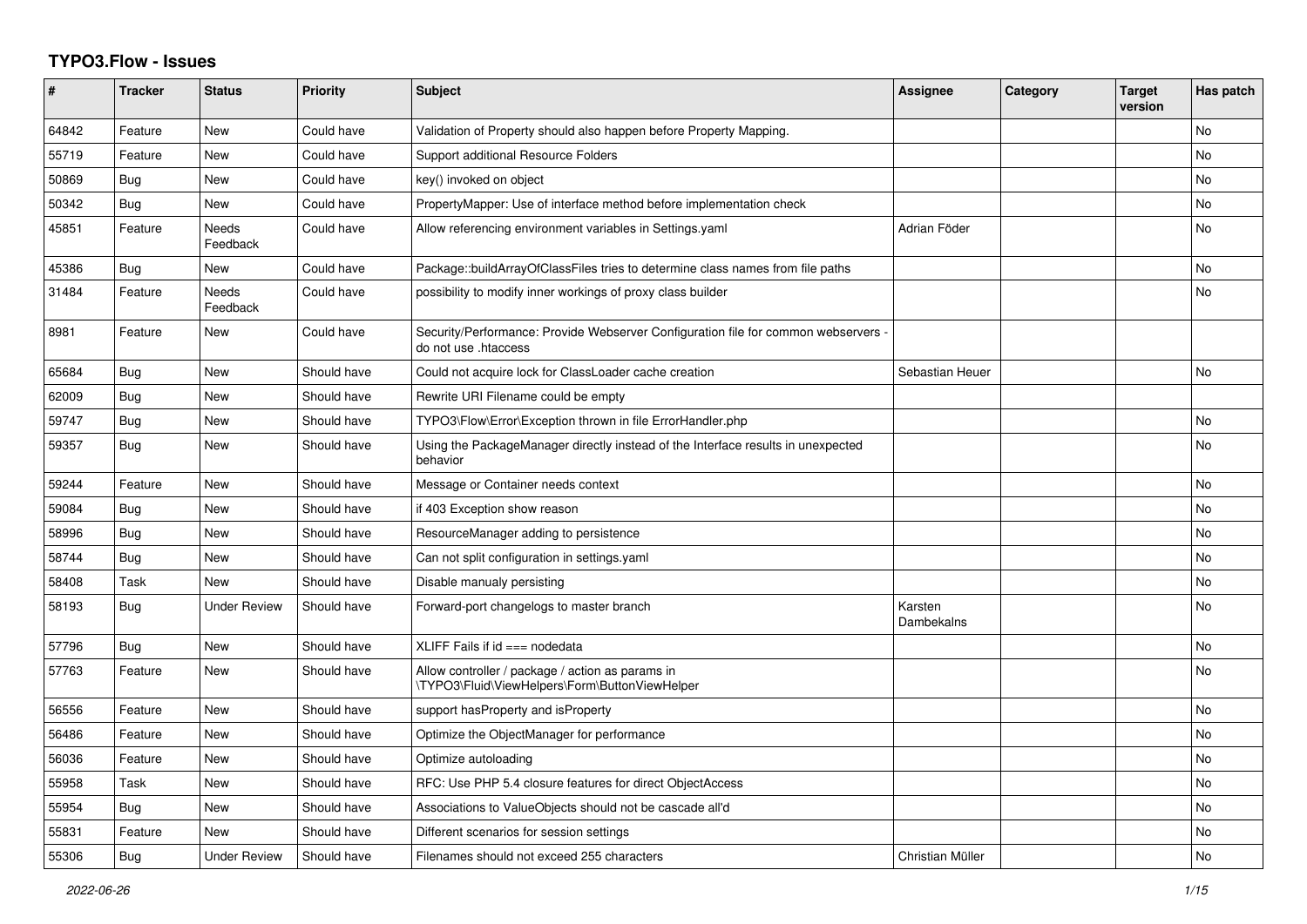| #     | <b>Tracker</b> | <b>Status</b>       | <b>Priority</b> | <b>Subject</b>                                                                     | <b>Assignee</b>        | Category | <b>Target</b><br>version | Has patch |
|-------|----------------|---------------------|-----------------|------------------------------------------------------------------------------------|------------------------|----------|--------------------------|-----------|
| 53189 | Bug            | New                 | Should have     | Blog tutorial no longer works                                                      | <b>Philipp Maier</b>   |          |                          | No        |
| 52945 | <b>Bug</b>     | New                 | Should have     | Excluded classes should only be excluded from reflection but still autoloaded      |                        |          |                          | No        |
| 52590 | Feature        | New                 | Should have     | Provide a way to get the Doctrine QueryBuilder                                     |                        |          |                          | No        |
| 52430 | Bug            | <b>New</b>          | Should have     | Cannot convert from UUID to auto-increment ID                                      |                        |          |                          | No        |
| 52280 | Task           | <b>Under Review</b> | Should have     | Throw Exception if there is an array in PSR-0 autoload                             |                        |          |                          | Yes       |
| 51972 | Bug            | New                 | Should have     | Joins for every deep property constraint make cartesian selection                  | Adrian Föder           |          |                          | Yes       |
| 51811 | <b>Bug</b>     | New                 | Should have     | Improve session handle when the authenticated account is removed from persitance   | Dominique Feyer        |          |                          | Yes       |
| 51530 | Task           | New                 | Should have     | Improve speed of Files::readDirectoryRecursively using RecursiveDirectoryIterator? |                        |          |                          | No        |
| 51286 | Task           | New                 | Should have     | Custom error views should introduce a controller context somehow                   |                        |          |                          | No        |
| 49372 | <b>Bug</b>     | New                 | Should have     | ObjectConverter ignores implemented interface when mapping subtype                 |                        |          |                          | No        |
| 49011 | <b>Bug</b>     | <b>Under Review</b> | Should have     | Support executing TYPO3.Flow inside a PHAR                                         |                        |          |                          | <b>No</b> |
| 48657 | Feature        | <b>Under Review</b> | Should have     | support HTTP_RANGE                                                                 |                        |          |                          | No        |
| 48430 | <b>Bug</b>     | New                 | Should have     | Default validator-messages are not correctly formatted                             |                        |          |                          | No        |
| 48429 | Bug            | New                 | Should have     | Remove- and update-actions on repository are not persisted                         |                        |          |                          | No        |
| 48296 | Task           | Needs<br>Feedback   | Should have     | Missing method in ExceptionHandlerInterface                                        |                        |          |                          | No        |
| 47236 | Bug            | Needs<br>Feedback   | Should have     | Error at offset 6279 of 6338                                                       |                        |          |                          | No        |
| 46910 | Feature        | New                 | Should have     | Composer integration - PackageStates.php                                           |                        |          |                          | <b>No</b> |
| 46371 | Feature        | New                 | Should have     | Support compilation of static information in proxy classes                         | Christopher<br>Hlubek  |          |                          | No        |
| 46073 | Bug            | <b>Under Review</b> | Should have     | Scripts::executeCommand must be usable outsite of TYPO3.Flow                       |                        |          |                          | No        |
| 45669 | <b>Bug</b>     | New                 | Should have     | PersistentObjectConverter does not convert ValueObjects by __identity              |                        |          |                          | No        |
| 45272 | <b>Bug</b>     | New                 | Should have     | Related Value Objects get deleted by default cascading                             |                        |          |                          | No        |
| 45100 | Feature        | <b>Under Review</b> | Should have     | RequestDispatchingAspect should check if entry point can handle current request    | Christopher<br>Hlubek  |          |                          |           |
| 44123 | Feature        | New                 | Should have     | Make the "Flow requires the PHP setting "date.timezone"" error more beautiful      |                        |          |                          | <b>No</b> |
| 43947 | <b>Bug</b>     | New                 | Should have     | Redirect to login after Session timeout                                            |                        |          |                          | No        |
| 43930 | Task           | Needs<br>Feedback   | Should have     | Remove canRender() completely?!                                                    | Sebastian<br>Kurfuerst |          |                          | N0        |
| 43841 | Feature        | New                 | Should have     | Add package support to validation errors                                           |                        |          |                          | No        |
| 43572 | Feature        | New                 | Should have     | Uri should support manipulation of query arguments                                 |                        |          |                          | No        |
| 43082 | Feature        | Needs<br>Feedback   | Should have     | Add CLI support for scaffolding models, views, controller                          |                        |          |                          | No        |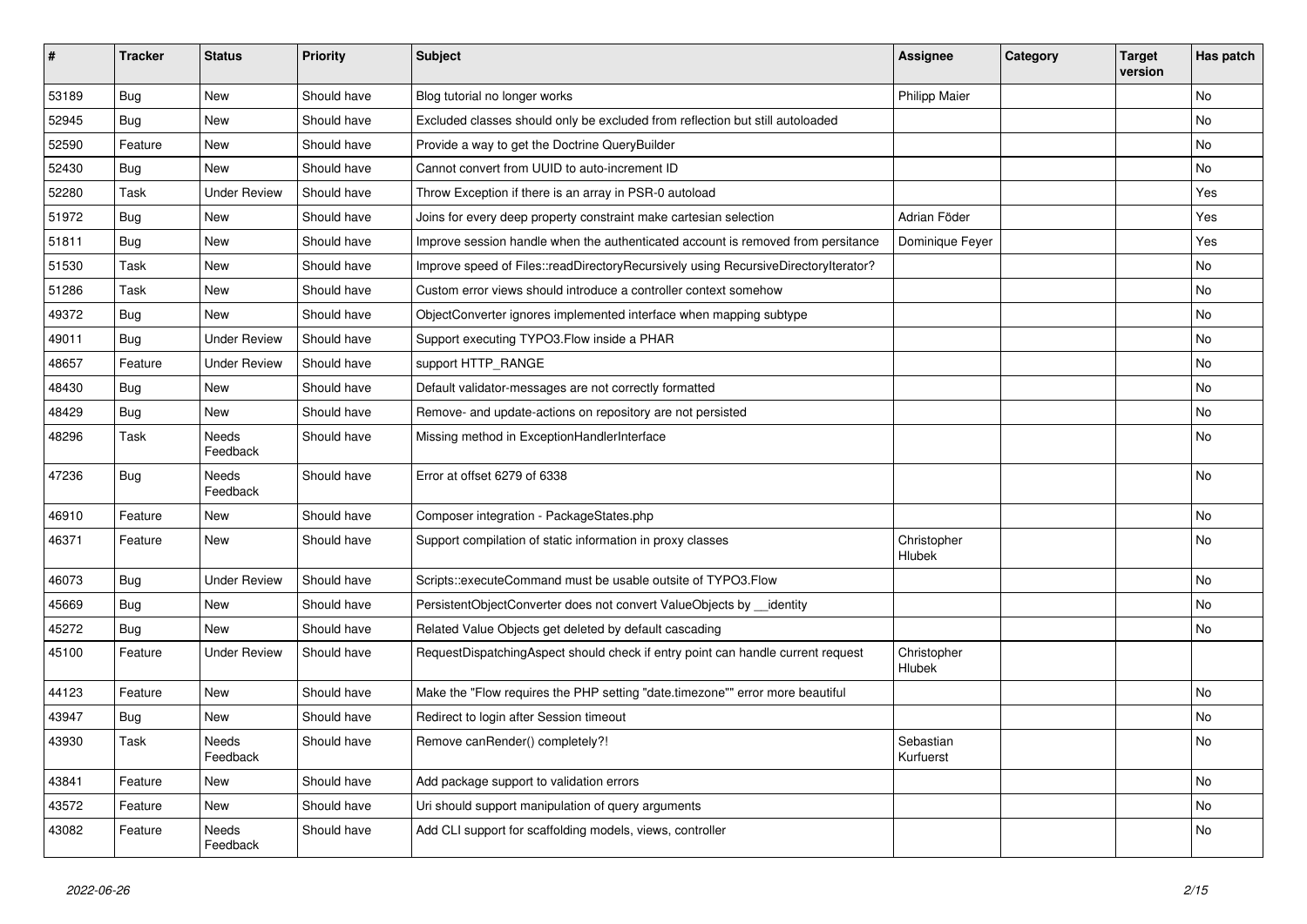| #     | <b>Tracker</b>   | <b>Status</b>       | <b>Priority</b> | <b>Subject</b>                                                                            | <b>Assignee</b>       | Category | <b>Target</b><br>version | Has patch |
|-------|------------------|---------------------|-----------------|-------------------------------------------------------------------------------------------|-----------------------|----------|--------------------------|-----------|
| 42550 | Task             | <b>Under Review</b> | Should have     | Add top-level .htaccess to block everything but Web                                       | Karsten<br>Dambekalns |          |                          | No        |
| 41727 | Bug              | Accepted            | Should have     | @Flow\Identity and @ORM\InheritanceType("JOINED") can't be used together                  | Karsten<br>Dambekalns |          |                          | <b>No</b> |
| 41533 | <b>Bug</b>       | Needs<br>Feedback   | Should have     | Ignored object-validation in editAction when redirecting back from updateAction           |                       |          |                          | No        |
| 40824 | <b>Bug</b>       | Needs<br>Feedback   | Should have     | Modified action controller methods not detected properly                                  | Andreas Förthner      |          |                          | <b>No</b> |
| 38216 | Bug              | Needs<br>Feedback   | Should have     | Static method calls in reflected classes refer to _Original class                         |                       |          |                          | <b>No</b> |
| 36634 | <b>Bug</b>       | <b>New</b>          | Should have     | Reconstituted entities do not have their properties set when initializeObject() is called |                       |          |                          | No        |
| 36633 | Bug              | New                 | Should have     | Reconstituted entities should not have the FLOW3_Persistence_clone property set           |                       |          |                          | <b>No</b> |
| 36510 | Feature          | New                 | Should have     | <b>Firewall Redirect?</b>                                                                 |                       |          |                          | No        |
| 36509 | Feature          | New                 | Should have     | redirect ToUri to an uri with acl forces a 403 because of missing csrf token.             |                       |          |                          | No        |
| 35970 | Task             | New                 | Should have     | Improve performance of Utility/Arrays::integerExplode by using array_map                  |                       |          |                          | No        |
| 34404 | <b>Bug</b>       | New                 | Should have     | JsonView transformObject does not respect descendAll configuration                        |                       |          |                          | No        |
| 33710 | Feature          | New                 | Should have     | Configuration based on Domain                                                             |                       |          |                          | <b>No</b> |
| 33293 | Bug              | New                 | Should have     | Injection to private variable results in injection of the the wrong class                 |                       |          |                          | No        |
| 33258 | Major<br>Feature | Accepted            | Should have     | Implement support for Assetic                                                             |                       |          |                          | No        |
| 32294 | Feature          | New                 | Should have     | Lazy initialization of loggers                                                            |                       |          |                          | <b>No</b> |
| 30258 | Feature          | New                 | Should have     | Support optional package dependencies                                                     |                       |          |                          |           |
| 29476 | Feature          | New                 | Should have     | Provider rendering time and query count for request                                       |                       |          |                          |           |
| 29258 | Feature          | Needs<br>Feedback   | Should have     | Provide a way to override classes by environment                                          |                       |          |                          | <b>No</b> |
| 28074 | Feature          | Needs<br>Feedback   | Should have     | Provide a shell script that installs Phoenix or FLOW3 from git                            | Markus Bucher         |          |                          | No        |
| 27322 | Feature          | On Hold             | Should have     | Add support for Appserver-in-PHP, which could result in much faster executions.           | Christopher<br>Hlubek |          |                          | No        |
| 26986 | Feature          | Accepted            | Should have     | Debug toolbar                                                                             | Christian Müller      |          |                          | No        |
| 3585  | Major<br>Feature | New                 | Should have     | Implement support for value objects                                                       |                       |          |                          | No        |
| 44148 | Bug              | New                 | Should have     | Documentation for executeCommand() needs clarification                                    |                       |          | 2.0.1                    | No        |
| 58579 | Feature          | New                 | Should have     | Adding own environment constants to Flow                                                  |                       |          | 2.x                      | No        |
| 56856 | Bug              | <b>Under Review</b> | Must have       | Fix StandardView Template                                                                 |                       |          |                          | No        |
| 56744 | Feature          | New                 | Must have       | stay logged in                                                                            |                       |          |                          | No        |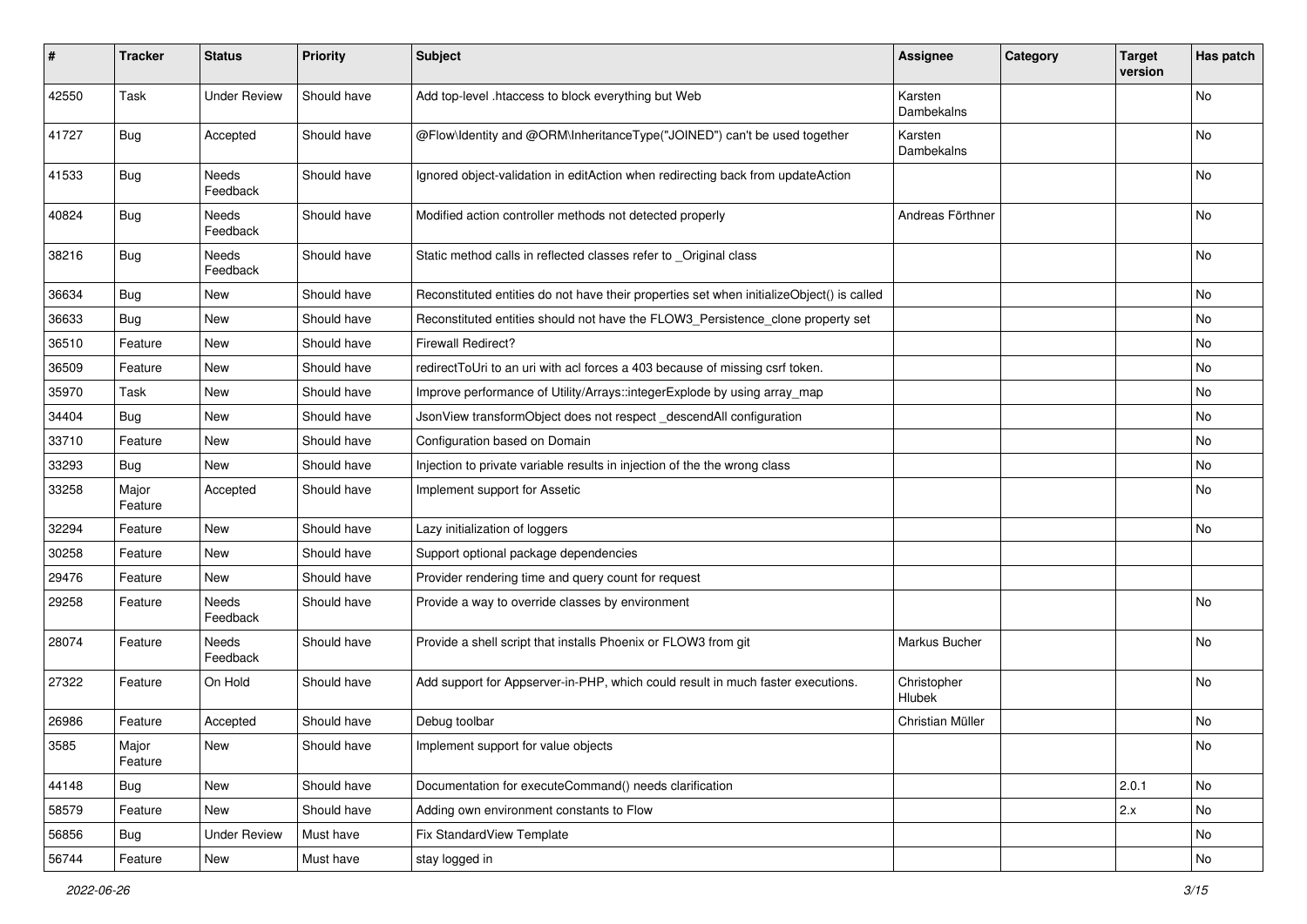| ∦     | <b>Tracker</b> | <b>Status</b>       | <b>Priority</b> | <b>Subject</b>                                                                                        | Assignee              | Category        | <b>Target</b><br>version | Has patch |
|-------|----------------|---------------------|-----------------|-------------------------------------------------------------------------------------------------------|-----------------------|-----------------|--------------------------|-----------|
| 56601 | Bug            | <b>Under Review</b> | Must have       | PersistenceManager wrong handling of ORM\ld                                                           |                       |                 |                          | <b>No</b> |
| 55870 | Feature        | <b>New</b>          | Must have       | Enhance f:form.textfield or add a f:form.datefield VH with enhanced validation and<br>propertymapping | Christian Müller      |                 |                          | <b>No</b> |
| 54549 | Bug            | <b>New</b>          | Must have       | PackageManager::createPackage is incompatible to PackageManagerInterface                              |                       |                 |                          | No        |
| 54451 | Bug            | <b>New</b>          | Must have       | No functionality at Apache environments with suexec                                                   |                       |                 |                          | No        |
| 49423 | Bug            | <b>New</b>          | Must have       | Role name and packageKey are not accessible                                                           |                       |                 |                          | No        |
| 46689 | Bug            | <b>New</b>          | Must have       | The new ClassLoader swallows Fatal Errors                                                             | <b>Marc Neuhaus</b>   |                 |                          | No        |
| 43621 | Bug            | <b>Under Review</b> | Must have       | Composer installer overwrites Settings.yaml.example                                                   | Karsten<br>Dambekalns |                 |                          | No        |
| 41148 | <b>Bug</b>     | <b>New</b>          | Must have       | Converting of ValueObjects                                                                            |                       |                 |                          | No        |
| 35831 | <b>Bug</b>     | <b>New</b>          | Must have       | Deleting or unpublishing of a resource deletes all published symlinks<br>(Web/_Resources/Persistent)  |                       |                 |                          | No        |
| 32873 | Bug            | Accepted            | Must have       | Value changes for logged in account are not persisted due to session serialization                    | Karsten<br>Dambekalns |                 |                          | <b>No</b> |
| 27379 | <b>Bug</b>     | Needs<br>Feedback   | Must have       | add check to clear the database at tearDown in testing                                                |                       |                 |                          | <b>No</b> |
| 11039 | <b>Bug</b>     | Needs<br>Feedback   | Must have       | Static object container injects properties to result of factory object                                |                       |                 |                          | No        |
| 56639 | Feature        | <b>New</b>          | Must have       | Implement "getPrivateStorageUriByResource()" for recieving (image-) file URIs                         | Robert Lemke          |                 | 2.x                      |           |
| 8923  | Task           | <b>Under Review</b> | Could have      | Provide a Nginx Server Configuration for FLOW3                                                        | Christian Müller      | Documentation   | 1.1.1                    | <b>No</b> |
| 31339 | Task           | On Hold             | Could have      | Search                                                                                                |                       | Documentation - |                          | <b>No</b> |
| 27561 | Task           | Accepted            | Could have      | Complete documentation                                                                                |                       | Documentation - |                          | <b>No</b> |
| 40802 | <b>Bug</b>     | Accepted            | Should have     | Documentation mistake (authentication)                                                                | Karsten<br>Dambekalns | Documentation - | 1.1.1                    | <b>No</b> |
| 38004 | Bug            | Accepted            | Should have     | Missing CheatSheet folder for Getting Started manual                                                  | Karsten<br>Dambekalns | Documentation - | 1.1.1                    | <b>No</b> |
| 57972 | Bug            | New                 | Should have     | Missing @ManyToOne in example for resource                                                            |                       | Documentation - |                          | No        |
| 45623 | <b>Bug</b>     | <b>New</b>          | Should have     | SQL error when calling TYPO3. Blog Setup controller                                                   |                       | Documentation - |                          | No        |
| 44542 | Task           | <b>New</b>          | Should have     | Mention the risk of requestPatterns regarding foreign package's SecurityContext<br>usage              | Adrian Föder          | Documentation - |                          | No        |
| 39414 | <b>Bug</b>     | New                 | Should have     | Security Documentation                                                                                |                       | Documentation - |                          | <b>No</b> |
| 38038 | Task           | Accepted            | Should have     | Proofread FLOW3 manual                                                                                | Ryan J. Peterson      | Documentation - |                          | No        |
| 29202 | Task           | <b>New</b>          | Should have     | Provide a Cherokee Server Configuration for FLOW3                                                     |                       | Documentation - |                          |           |
| 42465 | Task           | <b>New</b>          | Should have     | Document i18n settings                                                                                |                       | Documentation   | 2.0.1                    | No        |
| 58975 | Bug            | <b>New</b>          | Must have       | Fix command for Linux in Qucikstart documentation                                                     |                       | Documentation - |                          | No        |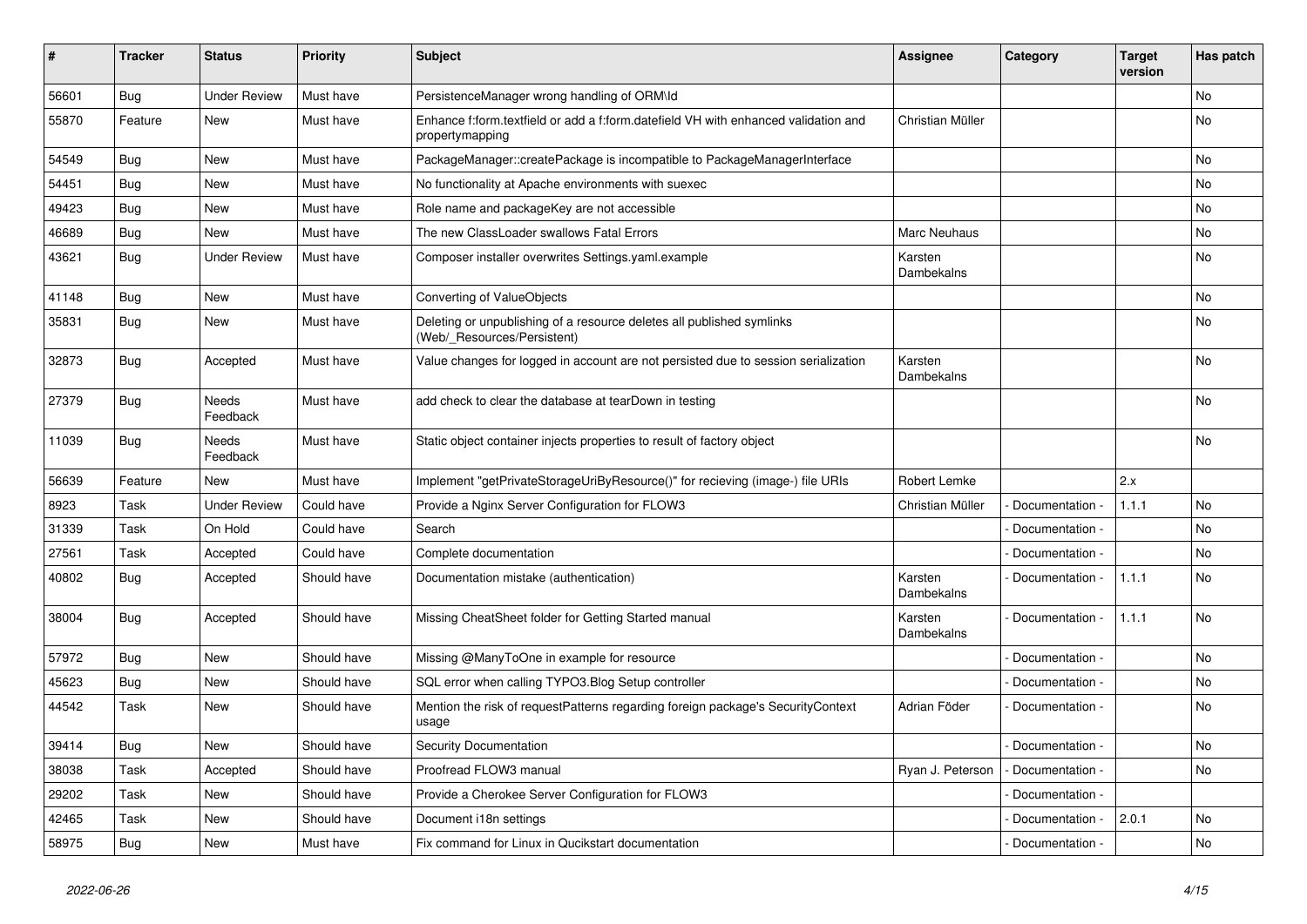| #     | <b>Tracker</b> | <b>Status</b> | <b>Priority</b> | <b>Subject</b>                                                                                                                         | <b>Assignee</b>       | Category                         | <b>Target</b><br>version | Has patch |
|-------|----------------|---------------|-----------------|----------------------------------------------------------------------------------------------------------------------------------------|-----------------------|----------------------------------|--------------------------|-----------|
| 46120 | Bug            | New           | Must have       | Important step missing in the installation chapter                                                                                     |                       | Documentation -                  |                          | No        |
| 45249 | <b>Bug</b>     | New           | Must have       | Update composer project-create command listing                                                                                         |                       | Documentation -                  |                          | No        |
| 40854 | Task           | New           | Must have       | Update security documentation (authentication in 1.2)                                                                                  |                       | Documentation -                  | 2.0.1                    | No        |
| 59140 | <b>Bug</b>     | New           | -- undefined -- | TYPO3\Flow\Error\Exception thrown in file ErrorHandler.php                                                                             |                       | - Error Handler<br>Report -      |                          | No        |
| 54381 | Bug            | New           | -- undefined -- | TYPO3\Flow\Core\Booting\Exception\SubProcessException thrown in file Scripts.php                                                       |                       | <b>Error Handler</b><br>Report - |                          | No.       |
| 53851 | <b>Bug</b>     | <b>New</b>    | -- undefined -- | TYPO3\Flow\Core\Booting\Exception\SubProcessException thrown in file Scripts.php                                                       |                       | <b>Error Handler</b><br>Report - |                          | No        |
| 51704 | <b>Bug</b>     | New           | -- undefined -- | TYPO3\Flow\Error\Exception thrown in file ErrorHandler.php                                                                             |                       | <b>Error Handler</b><br>Report - |                          | No        |
| 49801 | Bug            | <b>New</b>    | -- undefined -- | TYPO3\Flow\Security\Exception\AccessDeniedException thrown in file<br>TYPO3_Flow_Security_Authorization_AccessDecisionVoterManager.php |                       | <b>Error Handler</b><br>Report - |                          | No        |
| 52005 | <b>Bug</b>     | <b>New</b>    | Could have      | TYPO3\Flow\Error\Exception thrown in file ErrorHandler.php                                                                             |                       | - Error Handler<br>Report -      |                          | <b>No</b> |
| 59049 | Bug            | New           | Should have     | TYPO3\Flow\Error\Exception thrown in file ErrorHandler.php                                                                             |                       | <b>Error Handler</b><br>Report - |                          | No        |
| 48873 | <b>Bug</b>     | New           | Should have     | Error when calling resourceManager->deleteResource on unpublished Resource                                                             |                       | - Error Handler<br>Report -      |                          | No        |
| 59878 | Bug            | <b>New</b>    | Must have       | TYPO3\Flow\Core\Booting\Exception\SubProcessException thrown in file Scripts.php                                                       |                       | <b>Error Handler</b><br>Report - | 1.1.1                    | <b>No</b> |
| 58894 | <b>Bug</b>     | New           | Must have       | MySQL max key length exceeded during Neos setup                                                                                        |                       | <b>Error Handler</b><br>Report - | 2.x                      | <b>No</b> |
| 39609 | Feature        | Accepted      | Should have     | <b>Migration Version</b>                                                                                                               | Karsten<br>Dambekalns | - Migrations -                   |                          | <b>No</b> |
| 37831 | Task           | <b>New</b>    | Could have      | Evaluate using PHP 5.4's internal web server for Functional Testing                                                                    |                       | - Testing -                      |                          | No        |
| 37473 | <b>Bug</b>     | New           | Must have       | Subsequent Exceptions related to Doctrine Entity Manager makes it snap shut                                                            |                       | · Testing -                      |                          | No        |
| 3755  | Task           | New           | Must have       | Concurrency stress testing and cache mechanism                                                                                         |                       | - Testing -                      |                          |           |
| 51489 | <b>Bug</b>     | New           | -- undefined -- | Doctrine\Common\Annotations\AnnotationException thrown in file<br>AnnotationException.php                                              |                       | Annotations                      |                          | No        |
| 47404 | Feature        | <b>New</b>    | Could have      | Add getters and setters methods for introduced properties                                                                              |                       | <b>AOP</b>                       |                          | No        |
| 55957 | Task           | New           | Should have     | RFC: Optimize AOP proxies                                                                                                              |                       | <b>AOP</b>                       |                          | No        |
| 27045 | Bug            | New           | Should have     | Introduced properties are not available in the reflection service during a compile run                                                 |                       | <b>AOP</b>                       |                          |           |
| 6712  | Feature        | Accepted      | Should have     | Implement mixin support                                                                                                                | Robert Lemke          | <b>AOP</b>                       |                          |           |
| 890   | Feature        | New           | Should have     | Add priority for advice chains                                                                                                         | Robert Lemke          | <b>AOP</b>                       |                          |           |
| 58153 | Bug            | New           | Should have     | Session - Scope, Property with interface annotation fails at wakeup                                                                    |                       | <b>AOP</b>                       | 2.1                      | No        |
| 37571 | <b>Bug</b>     | New           | Must have       | Inherited proxies fail when implementing __clone                                                                                       |                       | AOP                              |                          | No        |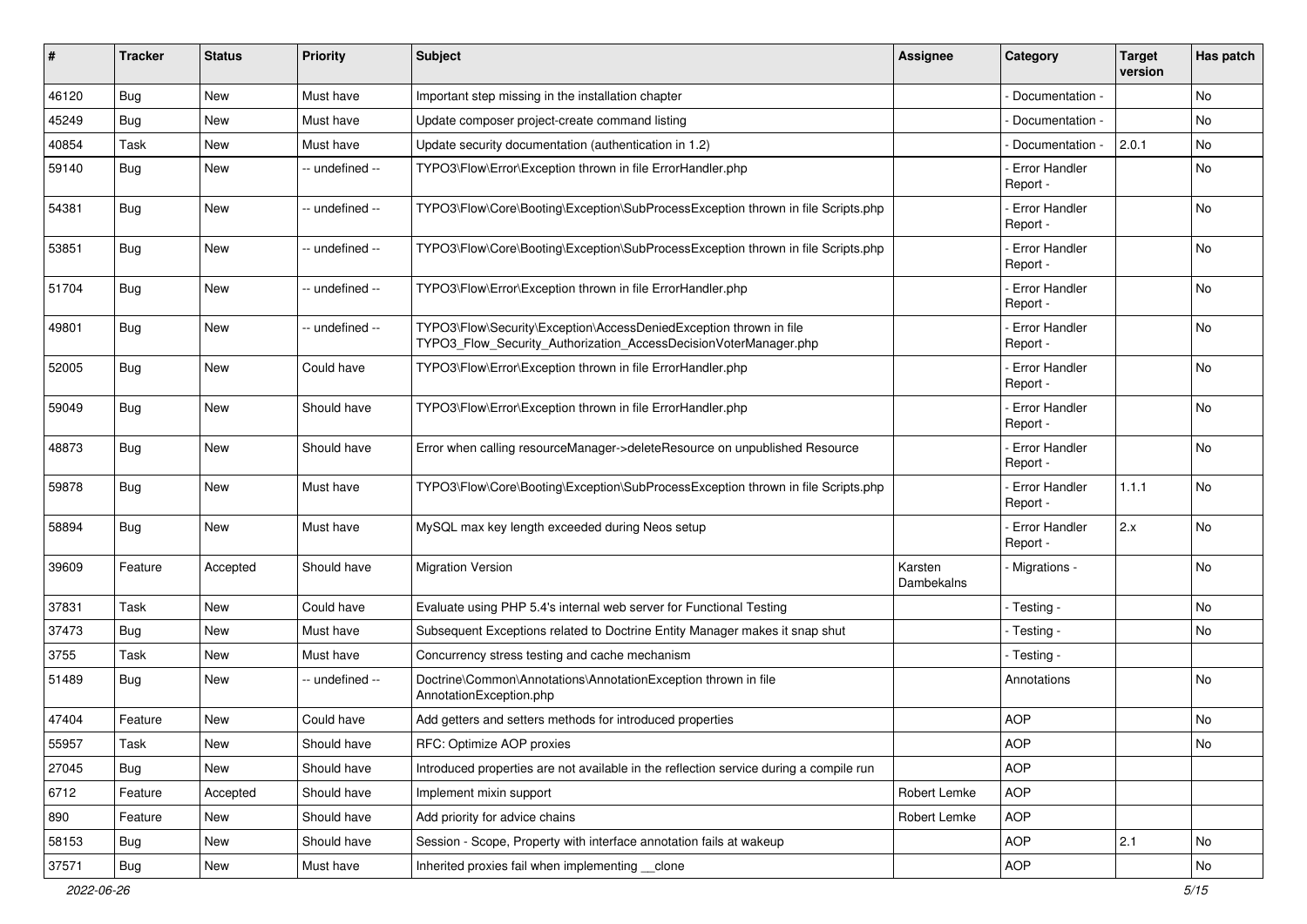| ∦     | <b>Tracker</b> | <b>Status</b>       | <b>Priority</b> | Subject                                                                                                      | Assignee              | Category      | <b>Target</b><br>version | Has patch |
|-------|----------------|---------------------|-----------------|--------------------------------------------------------------------------------------------------------------|-----------------------|---------------|--------------------------|-----------|
| 2974  | <b>Bug</b>     | <b>New</b>          | Must have       | Aspect / Proxy Cache is not emptied automatically if an interface used for introduction<br>was modified      | Robert Lemke          | <b>AOP</b>    |                          |           |
| 54446 | <b>Bug</b>     | New                 | Should have     | Cache filebackend 'include_once'                                                                             |                       | Cache         |                          | No.       |
| 53262 | Bug            | <b>New</b>          | Should have     | FileBakend have some race condition                                                                          | Dominique Feyer       | Cache         |                          | Yes       |
| 46823 | Task           | Accepted            | Should have     | Detect APC and APCu correctly                                                                                |                       | Cache         |                          | No        |
| 46816 | Feature        | <b>New</b>          | Should have     | Add xcache cache backend                                                                                     |                       | Cache         |                          | No.       |
| 46318 | Feature        | <b>New</b>          | Should have     | [caching framework] Extend cache interface to handle multiple entries                                        |                       | Cache         |                          | No        |
| 46216 | Feature        | <b>New</b>          | Should have     | Add wincache cache backend                                                                                   |                       | Cache         |                          | No        |
| 40410 | <b>Bug</b>     | Needs<br>Feedback   | Should have     | Exception when using Apc, Memcached of Redis cache backend for reflection status<br>and object configuration | Karsten<br>Dambekalns | Cache         |                          | No        |
| 39699 | <b>Bug</b>     | Accepted            | Should have     | SQL DDL for TYPO3\FLOW3\Cache\Backend\PdoBackend                                                             | Karsten<br>Dambekalns | Cache         |                          | No        |
| 1785  | Feature        | New                 | Must have       | Automatic garbage collection for expired cache entries                                                       |                       | Cache         |                          |           |
| 32707 | <b>Bug</b>     | Accepted            | Must have       | <b>Bad Bad FileBackend</b>                                                                                   | Karsten<br>Dambekalns | Cache         | 2.0.1                    | No        |
| 37885 | Feature        | <b>New</b>          | Could have      | Add CLI to show the object-configuration for a FLOW3 object-name                                             | <b>Martin Ficzel</b>  | Cli           |                          | No        |
| 55199 | Feature        | <b>New</b>          | Should have     | Avoid Buffering of Shell output                                                                              |                       | Cli           |                          | No.       |
| 35709 | Task           | New                 | Should have     | Implement global Command aliases                                                                             |                       | Cli           |                          | No        |
| 50382 | Task           | <b>New</b>          | Should have     | Impossible to use arguments in CLI that are added by overriding<br>initializeCommandMethodArguments()        |                       | Command       |                          | No        |
| 33465 | <b>Bug</b>     | <b>New</b>          | Should have     | Some vital commands to recover the system fail when recovery is needed                                       |                       | Command       |                          | No        |
| 33069 | Task           | <b>New</b>          | Should have     | Make command output sparse, implement generic verbose switch                                                 |                       | Command       |                          | No        |
| 45041 | <b>Bug</b>     | New                 | Must have       | Set file permissions doesnt work                                                                             |                       | Command       | 2.0.1                    | No        |
| 60095 | Feature        | <b>Under Review</b> | Should have     | LockManager's LockHoldingStackPage should be configurable                                                    |                       | Configuration |                          | No        |
| 48596 | Bug            | <b>Under Review</b> | Should have     | IgnoredTags configuration should be easier to configure from packages                                        | Alexander Berl        | Configuration |                          | No        |
| 37373 | Feature        | <b>Under Review</b> | Should have     | Make annotation overrides / "injection" via Objects.yaml possible                                            | Marc Neuhaus          | Configuration |                          | No        |
| 8464  | Feature        | <b>New</b>          | Should have     | Write settings using the ConfigurationManager                                                                |                       | Configuration |                          | No        |
| 54181 | Bug            | <b>New</b>          | Could have      | Use date_default_timezone_get() instead of ini_get('date.timezone')                                          |                       | Core          |                          | Yes       |
| 38222 | Feature        | <b>New</b>          | Could have      | Step execution signals with concrete name                                                                    |                       | Core          |                          | No        |
| 33049 | Feature        | New                 | Could have      | Allow configuration of context without environment variable (needed for IIS)                                 |                       | Core          |                          | No        |
| 51312 | Bug            | New                 | Should have     | Default php error handler generates warning (when loading<br>TYPO3\Flow\Error\Exception class)               |                       | Core          | 2.0                      | No        |
| 52909 | Bug            | New                 | Should have     | Class Loader fallback to non-proxy hides fatal errors                                                        |                       | Core          |                          | No        |
| 50080 | <b>Bug</b>     | Needs<br>Feedback   | Should have     | Broken concept for CLI/Web separation                                                                        | Karsten<br>Dambekalns | Core          |                          | No        |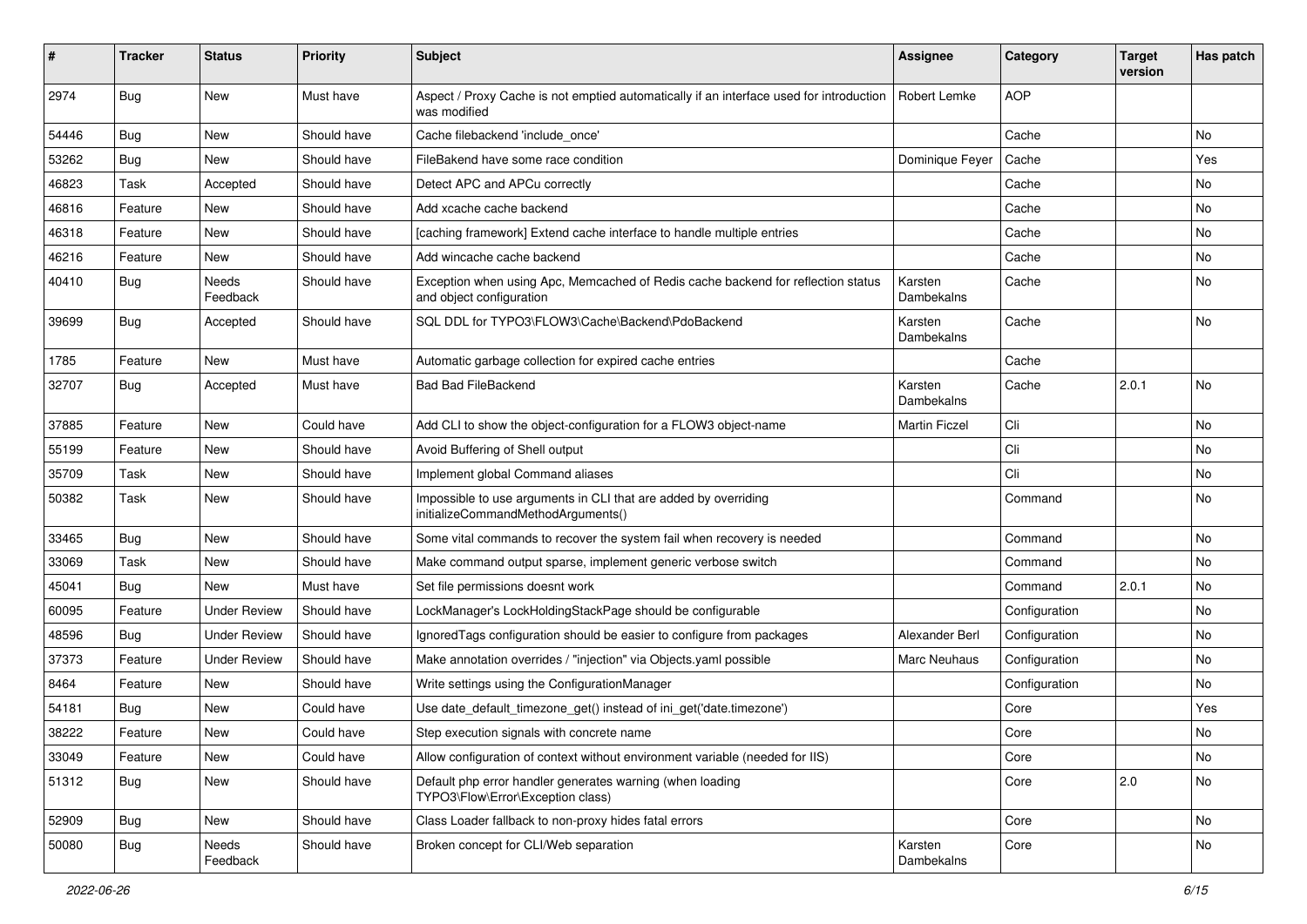| ∦     | <b>Tracker</b>   | <b>Status</b>       | <b>Priority</b> | <b>Subject</b>                                                                                         | <b>Assignee</b>       | Category    | <b>Target</b><br>version | Has patch  |
|-------|------------------|---------------------|-----------------|--------------------------------------------------------------------------------------------------------|-----------------------|-------------|--------------------------|------------|
| 39088 | Feature          | New                 | Should have     | Add a sgnalslot before compilation                                                                     |                       | Core        |                          | No         |
| 32574 | <b>Bug</b>       | Accepted            | Should have     | FLOW3 enters fork bombs when using cgi-fcgi vs cli                                                     | Karsten<br>Dambekalns | Core        |                          | No         |
| 30418 | Feature          | <b>New</b>          | Should have     | Package bootstrapping following dependencies                                                           |                       | Core        |                          |            |
| 47487 | <b>Bug</b>       | <b>New</b>          | Should have     | Functional test classes in package without classes are not compiled                                    |                       | Core        | 2.0.1                    | No.        |
| 46425 | Task             | <b>Under Review</b> | Should have     | DI proxy classes use raw reflection instead of RelfectionService                                       | Christian Müller      | Core        | 2.0.1                    | No         |
| 43541 | Bug              | New                 | Should have     | Incomplete classes path detection for PSR-0                                                            |                       | Core        | 2.0.1                    | No         |
| 39096 | <b>Bug</b>       | New                 | Should have     | Unnecessary compile invoked in non production context?                                                 |                       | Core        | 2.0.1                    | No         |
| 58622 | Feature          | New                 | Must have       | Clearer Exception: Array to string conversion                                                          |                       | Core        |                          | No         |
| 56544 | <b>Bug</b>       | New                 | Must have       | FLOW Exception on tar package inclusion via composer                                                   |                       | Core        |                          | No         |
| 51120 | <b>Bug</b>       | New                 | Must have       | \TYPO3\Flow\Core\Booting::buildSubprocessCommand - wrong command if passed<br>more than one parameters |                       | Core        |                          | No         |
| 42520 | Bug              | <b>New</b>          | Must have       | Cache must be flushed globally for package state changes                                               |                       | Core        |                          | No         |
| 40555 | Feature          | Accepted            | Must have       | Missing command arguments parameter in Core\Booting\Scripts::executeCommand()                          | Karsten<br>Dambekalns | Core        |                          | Yes        |
| 51809 | Bug              | <b>Under Review</b> | Must have       | Commit "[BUGFIX] Published resources don't support symlinks" produces an fatal<br>error on Windows     | Adrian Föder          | Core        | 2.0.1                    | No         |
| 35868 | Bug              | On Hold             | Must have       | Unstable condition in Utility\Environment                                                              | Karsten<br>Dambekalns | Environment |                          | No         |
| 36955 | Feature          | <b>New</b>          | Should have     | Add type filter to var_dump()                                                                          |                       | Error       |                          | No         |
| 47339 | Feature          | Needs<br>Feedback   | Could have      | Allow RequestHandlers to get the current Request injected                                              | Alexander Berl        | Http        |                          | No         |
| 58184 | Major<br>Feature | New                 | Should have     | HTTP request argument building for different use cases                                                 |                       | Http        |                          | No         |
| 56916 | Feature          | New                 | Should have     | Support PATCH request method as of RFC5789                                                             |                       | Http        |                          | No         |
| 51763 | <b>Bug</b>       | New                 | Should have     | HttpRequest always returns content of the current request                                              |                       | Http        |                          | No         |
| 44712 | Task             | Accepted            | Should have     | Decouple Argument-Building in the HTTP-Request-Constructor                                             |                       | Http        |                          | No         |
| 47073 | <b>Bug</b>       | New                 | Must have       | Cookie causes Error after Update                                                                       |                       | Http        |                          | No         |
| 37212 | Feature          | Accepted            | Must have       | Edge Side Includes (ESI)                                                                               | Robert Lemke          | Http        |                          | No         |
| 35388 | Feature          | New                 | Could have      | Use the current package as default for translations within controllers                                 |                       | 118n        |                          | <b>INO</b> |
| 49025 | Task             | <b>Under Review</b> | Could have      | Dynamic locale detection / determination                                                               | Adrian Föder          | 118n        | 2.1                      | No         |
| 49806 | Task             | Accepted            | Should have     | Date formatting should care about the time zone                                                        | Adrian Föder          | 118n        |                          | No         |
| 46066 | <b>Bug</b>       | New                 | Should have     | Currency formatter uses wrong format for ISO 4217 currency codes                                       |                       | 118n        |                          | No         |
| 36840 | Task             | Accepted            | Should have     | Improve exception for wrong locales                                                                    | Karsten<br>Dambekalns | 118n        |                          | No         |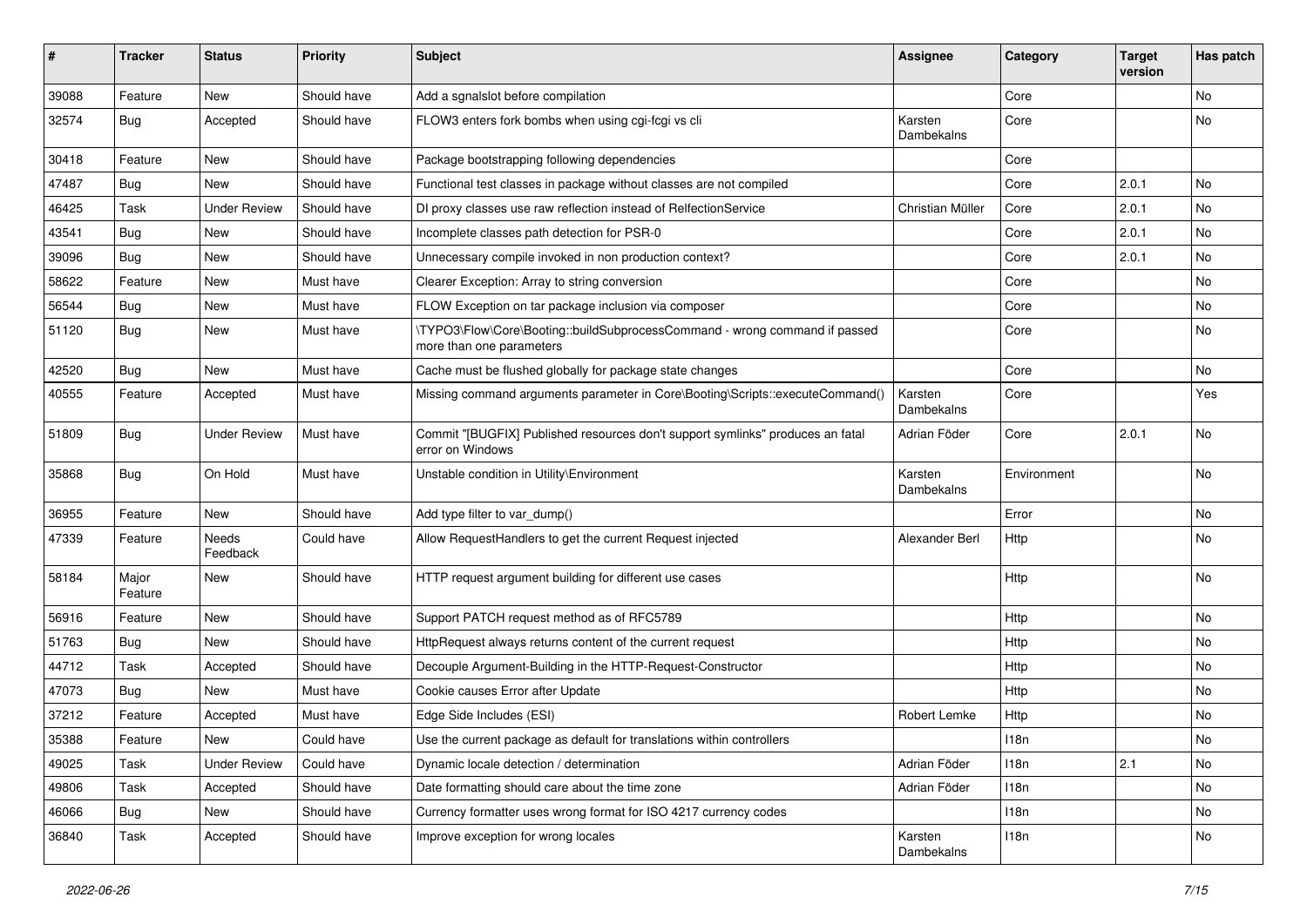| #     | <b>Tracker</b>   | <b>Status</b>       | <b>Priority</b> | <b>Subject</b>                                                                                                       | <b>Assignee</b>       | Category   | <b>Target</b><br>version | Has patch |
|-------|------------------|---------------------|-----------------|----------------------------------------------------------------------------------------------------------------------|-----------------------|------------|--------------------------|-----------|
| 35030 | Feature          | <b>Under Review</b> | Should have     | Dynamic locale detection                                                                                             | Karsten<br>Dambekalns | 118n       |                          | No        |
| 33018 | Feature          | New                 | Should have     | Translator should support override of labels from other packages                                                     |                       | 118n       |                          | No        |
| 32607 | Feature          | Needs<br>Feedback   | Should have     | Export localized strings for JS consumption                                                                          | Karsten<br>Dambekalns | 118n       |                          | No        |
| 26943 | Feature          | Needs<br>Feedback   | Should have     | Add i18n support to domain models                                                                                    | Karsten<br>Dambekalns | 118n       |                          | No        |
| 9313  | Feature          | New                 | Should have     | Support for currencies                                                                                               |                       | 118n       |                          | No        |
| 44361 | <b>Bug</b>       | New                 | Should have     | TYPO3\Flow\I18n\Formatter\DatetimeFormatter - caching DATETIME type                                                  |                       | 118n       | 2.0.1                    | No        |
| 62292 | Major<br>Feature | New                 | Should have     | Support for entity translation                                                                                       |                       | 118n       | 2.x                      | No        |
| 33024 | Bug              | Accepted            | Must have       | Exception when validating a float in a Model with the Number validator                                               | Karsten<br>Dambekalns | 118n       |                          | No        |
| 49039 | Feature          | New                 | Could have      | RFC: Use PSR-3 logger interface in Flow                                                                              |                       | Log        |                          | No        |
| 46050 | Feature          | New                 | Could have      | To decouple log file writing at Logger->logException                                                                 |                       | Log        |                          | No        |
| 54744 | <b>Bug</b>       | New                 | Should have     | System.log contains many NOTICE Flow The argument "workspace" declared in<br>pointcut does not exist in method TYPO3 |                       | Log        |                          | No        |
| 9861  | Feature          | Needs<br>Feedback   | Should have     | Leave logging up and running as long as possible                                                                     |                       | Log        |                          | No        |
| 3312  | Feature          | Needs<br>Feedback   | Should have     | Allow for easy logging by annotations                                                                                | Robert Lemke          | Log        |                          |           |
| 48862 | Feature          | New                 | Should have     | Possibility to exclude package from file monitoring                                                                  |                       | Monitor    |                          | No        |
| 54037 | Feature          | <b>Under Review</b> | Should have     | JsonView accepts encoding options                                                                                    |                       | <b>MVC</b> |                          | No        |
| 51459 | Feature          | New                 | Should have     | Allow catching of particular exceptions on property mapping                                                          |                       | <b>MVC</b> |                          | No        |
| 48532 | <b>Bug</b>       | <b>Under Review</b> | Should have     | JsonView Configuration behaves differently for arrays and objects                                                    | Alexander Berl        | <b>MVC</b> |                          | No.       |
| 39674 | Bug              | New                 | Should have     | \TYPO3\FLOW3\var_dump behaves weird in controller actions doing return                                               |                       | <b>MVC</b> |                          | No        |
| 34674 | Feature          | Accepted            | Should have     | NotFoundView is not injected in ActionController                                                                     | Robert Lemke          | <b>MVC</b> |                          | No        |
| 30890 | Feature          | Accepted            | Should have     | Developer Toolbar                                                                                                    | Christian Müller      | <b>MVC</b> |                          | No        |
| 30428 | Feature          | New                 | Should have     | Cloning of request arguments                                                                                         |                       | <b>MVC</b> |                          |           |
| 30423 | Feature          | New                 | Should have     | Rendering template of other action without forward                                                                   |                       | <b>MVC</b> |                          | No        |
| 28231 | Feature          | New                 | Should have     | Allow output to STDERR for CLI Response                                                                              |                       | <b>MVC</b> |                          |           |
| 26745 | Feature          | New                 | Should have     | MVC should know about entities lying in the session                                                                  |                       | <b>MVC</b> |                          | No        |
| 25907 | Task             | New                 | Should have     | Referrer should only contain the URI of the previous request                                                         |                       | <b>MVC</b> |                          |           |
| 3728  | Feature          | New                 | Should have     | Support arrays of objects as controller arguments                                                                    |                       | <b>MVC</b> |                          |           |
| 3306  | Feature          | Accepted            | Should have     | Flush routes cache automatically on class file modifications                                                         | Robert Lemke          | <b>MVC</b> |                          |           |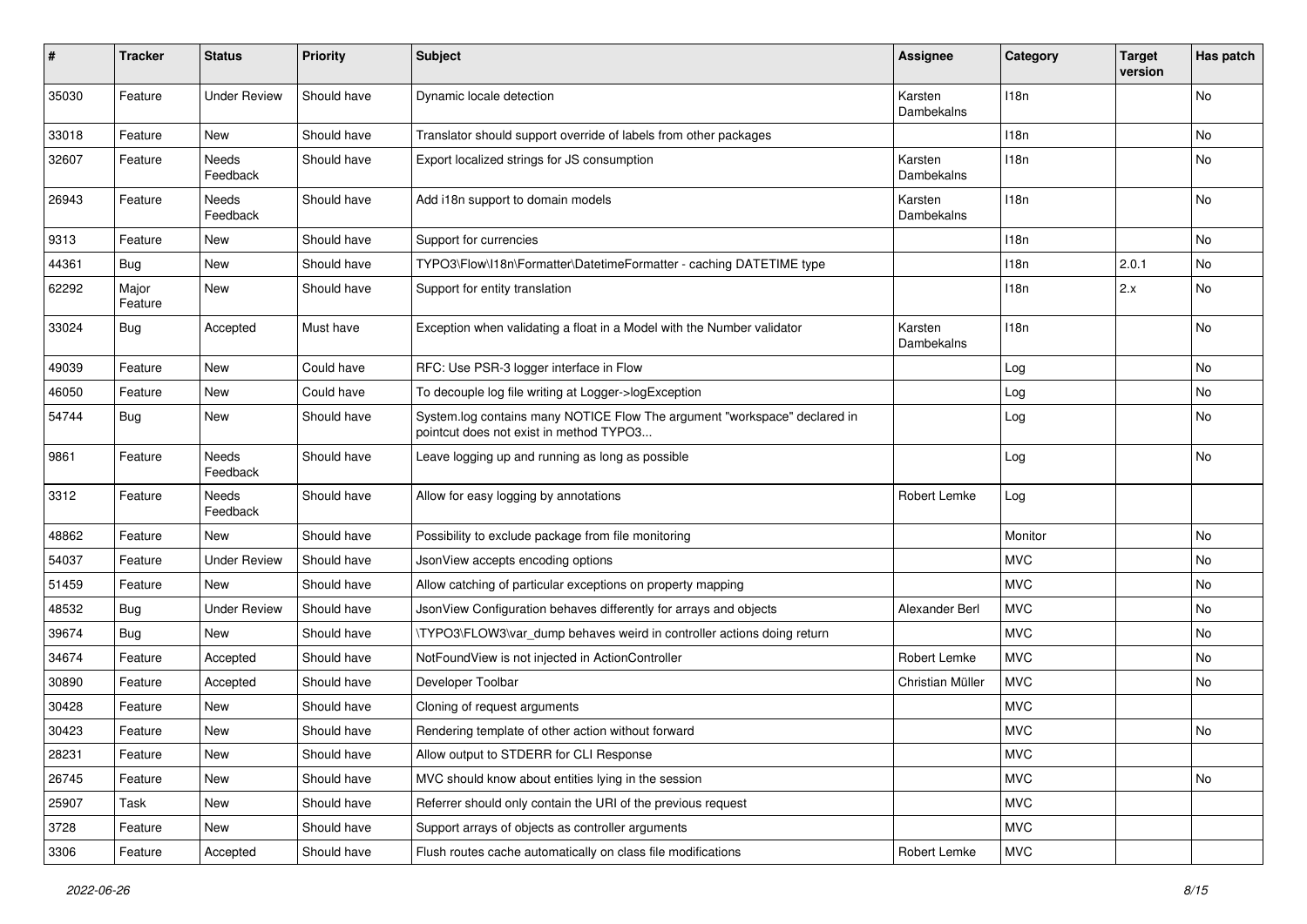| ∦     | <b>Tracker</b> | <b>Status</b>            | <b>Priority</b> | <b>Subject</b>                                                                                              | <b>Assignee</b>      | Category      | <b>Target</b><br>version | Has patch |
|-------|----------------|--------------------------|-----------------|-------------------------------------------------------------------------------------------------------------|----------------------|---------------|--------------------------|-----------|
| 3153  | Feature        | <b>New</b>               | Should have     | Support of action based filter rules defined by annotation.                                                 |                      | <b>MVC</b>    |                          |           |
| 2817  | Feature        | <b>Needs</b><br>Feedback | Should have     | Provide safeguard for preventing multiple submits of a form                                                 |                      | <b>MVC</b>    |                          | <b>No</b> |
| 44186 | Bug            | <b>New</b>               | Should have     | Request does not accept custom Content-Type                                                                 |                      | <b>MVC</b>    | 2.0.1                    | No        |
| 44185 | Bug            | <b>New</b>               | Should have     | XML body always need a root node                                                                            |                      | <b>MVC</b>    | 2.0.1                    | No        |
| 44184 | Bug            | <b>New</b>               | Should have     | Request arguments are not merged correctly for single object actions                                        |                      | <b>MVC</b>    | 2.0.1                    | No        |
| 30424 | <b>Bug</b>     | <b>New</b>               | Must have       | Forward object arguments with changes                                                                       |                      | <b>MVC</b>    |                          |           |
| 3580  | Feature        | <b>New</b>               | Must have       | Create an administration panel for the FLOW3 Development context                                            |                      | <b>MVC</b>    |                          |           |
| 3305  | Feature        | Accepted                 | Must have       | Unmodified objects retrieved from a repository should not be validated in the<br>controller                 | Robert Lemke         | <b>MVC</b>    |                          | No        |
| 58773 | <b>Bug</b>     | Accepted                 | Should have     | Improve NoMatchingRouteException                                                                            | Bastian<br>Waidelich | MVC - Routing |                          | <b>No</b> |
| 53350 | <b>Bug</b>     | Accepted                 | Should have     | Trying to create a Link in an Template in CLI Context should provide a helpful<br>exception                 | Bastian<br>Waidelich | MVC - Routing |                          | <b>No</b> |
| 50395 | Bug            | Accepted                 | Should have     | Route cache caches routes for non dispatchable requests                                                     | Bastian<br>Waidelich | MVC - Routing |                          | <b>No</b> |
| 45917 | Bug            | <b>New</b>               | Should have     | RoutePartHandler transliteration must be improved                                                           |                      | MVC - Routing |                          | No        |
| 45405 | <b>Bug</b>     | Accepted                 | Should have     | Uncaught Exception in DynamicRoutePart                                                                      | Bastian<br>Waidelich | MVC - Routing |                          | <b>No</b> |
| 44891 | Feature        | <b>New</b>               | Should have     | Routes should be able to enforce http/https protocol                                                        |                      | MVC - Routing |                          | No        |
| 37405 | Feature        | <b>Under Review</b>      | Should have     | When changing a property wich is used in routing the Link-VH should direkt to the<br>new properties value   |                      | MVC - Routing |                          | No        |
| 29972 | Feature        | <b>Under Review</b>      | Should have     | Configurable Redirects                                                                                      | Tim Kandel           | MVC - Routing |                          | <b>No</b> |
| 58494 | <b>Bug</b>     | Needs<br>Feedback        | Must have       | Inifinite redirects if index.php presents in URI                                                            | Bastian<br>Waidelich | MVC - Routing |                          | <b>No</b> |
| 53224 | Bug            | <b>New</b>               | Should have     | Constructor in subclass breaks call chain leading to missing identifier / uuid                              |                      | Object        |                          | <b>No</b> |
| 46974 | Bug            | Accepted                 | Should have     | Original and Proxy class in one file makes it difficult to reach 100% code coverage for<br>functional tests | Christian Müller     | Object        |                          | <b>No</b> |
| 40283 | Bug            | <b>New</b>               | Should have     | New constructor in grandparent class not called                                                             |                      | Object        |                          | No        |
| 35783 | Feature        | <b>New</b>               | Should have     | Lifecycle method after property mapping                                                                     |                      | Object        |                          | No        |
| 35083 | <b>Bug</b>     | <b>New</b>               | Should have     | involving Security Context in Widget's __wakeup situation leads to an exception                             |                      | Object        |                          | No        |
| 31262 | Feature        | <b>New</b>               | Should have     | Named arguments in Objects yaml for constructor arguments                                                   |                      | Object        |                          | No        |
| 31261 | Feature        | <b>New</b>               | Should have     | Virtual objects - generate proxy classes for interfaces                                                     |                      | Object        |                          | No        |
| 27088 | <b>Bug</b>     | On Hold                  | Should have     | initializeObject() is called too early when reconstructing entities                                         |                      | Object        |                          | No        |
| 25988 | <b>Bug</b>     | <b>New</b>               | Should have     | Useless proxies are built for some classes                                                                  |                      | Object        |                          |           |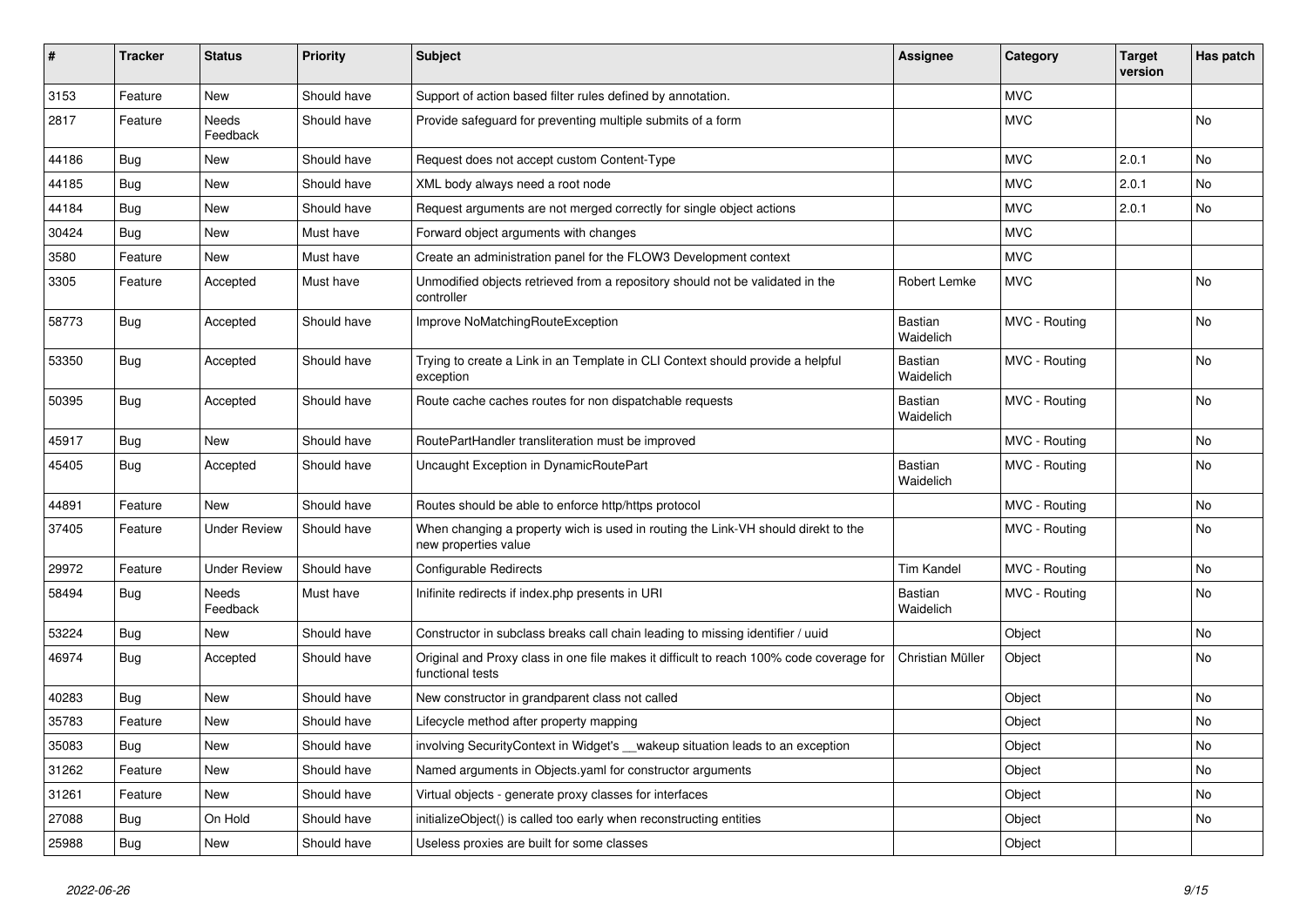| #     | <b>Tracker</b>   | <b>Status</b>       | <b>Priority</b> | <b>Subject</b>                                                                                          | <b>Assignee</b>         | Category    | <b>Target</b><br>version | Has patch |
|-------|------------------|---------------------|-----------------|---------------------------------------------------------------------------------------------------------|-------------------------|-------------|--------------------------|-----------|
| 3588  | Feature          | Accepted            | Should have     | Support value objects in the Object Factory                                                             | Robert Lemke            | Object      |                          |           |
| 31210 | <b>Bug</b>       | New                 | Must have       | constructor of proxy class not compatible with interfaces defening a constructor                        |                         | Object      |                          | No        |
| 47331 | Bug              | Accepted            | Must have       | ObjectManager shutdown with Dependency Injection Proxy causes fatal errors                              |                         | Object      | 2.0.1                    | No        |
| 46716 | <b>Bug</b>       | New                 | Must have       | Empty class names in DependencyInjection proxy code when using Caches /<br>Factory-created dependencies |                         | Object      | 2.0.1                    | No        |
| 42101 | <b>Bug</b>       | New                 | Must have       | Proxyclasses are not rebuild in Development context unless cache is empty                               |                         | Object      | 2.0.1                    | <b>No</b> |
| 50262 | Feature          | New                 | Could have      | Add Keywords to composer Json                                                                           |                         | Package     |                          | No        |
| 57437 | <b>Bug</b>       | New                 | Should have     | Composer package replacement is not supported                                                           |                         | Package     |                          | No        |
| 54458 | Bug              | New                 | Should have     | Missing Version Number in packages                                                                      |                         | Package     |                          | No        |
| 53620 | <b>Bug</b>       | New                 | Should have     | Move Classes/TYPO3/Flow/Composer to own Package                                                         |                         | Package     |                          | No        |
| 41900 | Feature          | Accepted            | Should have     | Check for duplicate PSR-0 autoload namespaces                                                           | Christian Jul<br>Jensen | Package     |                          | No        |
| 41832 | Task             | New                 | Should have     | Improve error handling for incompatible packages                                                        | Christian Jul<br>Jensen | Package     |                          | No        |
| 41414 | Task             | Needs<br>Feedback   | Should have     | Check packageKey naming / file structure below Packages/Vendor                                          |                         | Package     |                          | No        |
| 5774  | Feature          | New                 | Should have     | Package Manager should clear all cache entries tagged with %PACKAGE%                                    |                         | Package     |                          |           |
| 1856  | Feature          | New                 | Should have     | The Package Manager checks dependencies between packages on each activation<br>deactivation             | Christopher<br>Hlubek   | Package     |                          |           |
| 47858 | <b>Bug</b>       | Needs<br>Feedback   | Should have     | Remove .htaccess from Composer Installer Essentials                                                     | Christopher<br>Hlubek   | Package     | 2.0.1                    | No        |
| 55953 | Task             | New                 | Could have      | Repair and streamline ValueObject support                                                               |                         | Persistence |                          | No        |
| 55793 | Feature          | <b>Under Review</b> | Could have      | Add Support for groupBy                                                                                 | Kerstin<br>Huppenbauer  | Persistence |                          | No        |
| 45640 | <b>Bug</b>       | New                 | Could have      | Every relation is set to cascade=all if the related entity is no aggregate root                         |                         | Persistence |                          | <b>No</b> |
| 59672 | Feature          | <b>Under Review</b> | Should have     | Add support for Doctrine 2.5 embeddables                                                                | Alexander Berl          | Persistence |                          | No        |
| 59442 | <b>Bug</b>       | <b>Under Review</b> | Should have     | Composite primary keys including foreign entity don't work                                              |                         | Persistence |                          | No        |
| 59366 | <b>Bug</b>       | <b>Under Review</b> | Should have     | fix* lifecycle callbacks should not be registered for unproxied entities                                |                         | Persistence |                          | No        |
| 59322 | Bug              | New                 | Should have     | Mssing field exception should show missing migrations as well                                           |                         | Persistence |                          | No        |
| 56602 | Major<br>Feature | New                 | Should have     | Handling Of Multi Identity Entities                                                                     |                         | Persistence |                          | No        |
| 56573 | Bug              | New                 | Should have     | Converting by Flow\Identity                                                                             |                         | Persistence |                          | No        |
| 52014 | Bug              | New                 | Should have     | Migration makes fields NOT NULL even though not true                                                    |                         | Persistence |                          | No        |
| 51188 | Bug              | New                 | Should have     | Doctrine does not respect AOP-injected properties                                                       |                         | Persistence |                          | No        |
| 49050 | Feature          | New                 | Should have     | Allow Subqueries in QueryInterface                                                                      |                         | Persistence |                          | No        |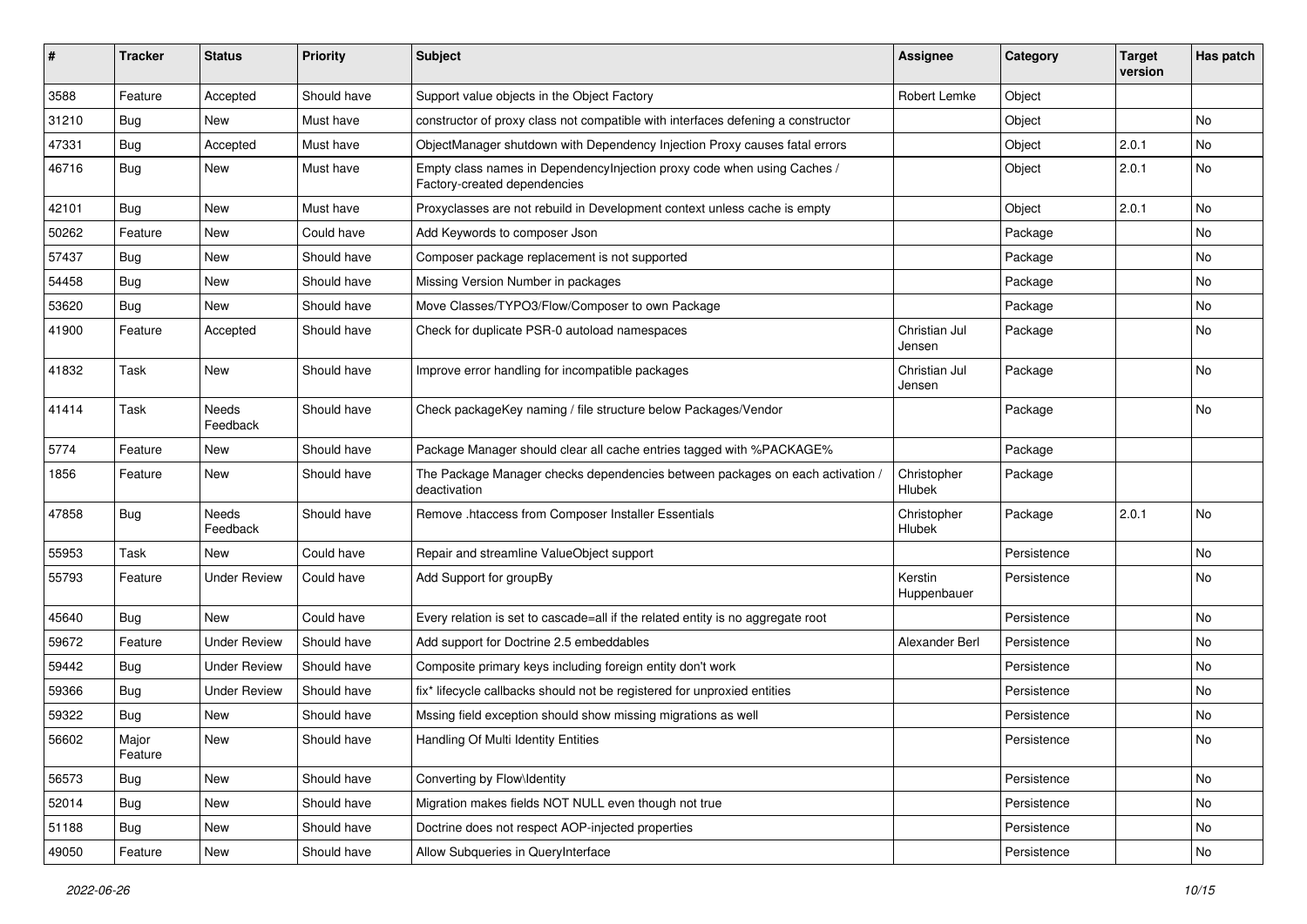| #     | <b>Tracker</b> | <b>Status</b>            | <b>Priority</b> | <b>Subject</b>                                                                                | <b>Assignee</b>       | Category    | <b>Target</b><br>version | Has patch      |
|-------|----------------|--------------------------|-----------------|-----------------------------------------------------------------------------------------------|-----------------------|-------------|--------------------------|----------------|
| 47951 | Feature        | <b>New</b>               | Should have     | Warn if persistence stack is not empty at the end of a get-request                            |                       | Persistence |                          | <b>No</b>      |
| 46010 | Bug            | <b>New</b>               | Should have     | Generating a DiscriminatorMap with base class in different namespace does not work            |                       | Persistence |                          | No             |
| 46009 | Task           | New                      | Should have     | Improve error message for missing class in Flow annotation driver                             |                       | Persistence |                          | No             |
| 44396 | Task           | Accepted                 | Should have     | Move Doctrine ORM integration onto own namespace                                              | Karsten<br>Dambekalns | Persistence |                          | No             |
| 44375 | Task           | Accepted                 | Should have     | Make all persistence reads go through repositories                                            | Karsten<br>Dambekalns | Persistence |                          | <b>No</b>      |
| 44244 | <b>Bug</b>     | <b>New</b>               | Should have     | defaultOrderings aren't applied on related objects                                            |                       | Persistence |                          | No             |
| 43993 | Task           | <b>New</b>               | Should have     | Warn when no migrations are found at all during doctrine: migrate                             |                       | Persistence |                          | No             |
| 43967 | Bug            | <b>New</b>               | Should have     | Error in evaluating orphanRemoval in Flow Annotation driver                                   |                       | Persistence |                          | No             |
| 43192 | Bug            | Accepted                 | Should have     | findByIdentifier() for non-persisted objects not working for custom identifier properties     | Karsten<br>Dambekalns | Persistence |                          | No             |
| 41807 | Task           | <b>Under Review</b>      | Should have     | Initialize the eventmanager in the EntityManagerInterface                                     |                       | Persistence |                          | No.            |
| 41420 | Feature        | New                      | Should have     | Support entity versioning                                                                     |                       | Persistence |                          | No             |
| 37372 | Feature        | Accepted                 | Should have     | Inheritance in ORM should be configured automatically                                         | Karsten<br>Dambekalns | Persistence |                          | No             |
| 37354 | <b>Bug</b>     | Accepted                 | Should have     | Do not apply generateValueHash() and generateUuid() if custom identifier is used              | Karsten<br>Dambekalns | Persistence |                          | N <sub>o</sub> |
| 36804 | Bug            | <b>New</b>               | Should have     | Orphaned entities within aggregates are not removed                                           |                       | Persistence |                          | N <sub>o</sub> |
| 36715 | Feature        | Accepted                 | Should have     | Make simultaneous use of multiple persistence backends possible                               | Karsten<br>Dambekalns | Persistence |                          | No             |
| 36495 | <b>Bug</b>     | <b>New</b>               | Should have     | HTTP Response is sent before persistence preventing Exceptions to be displayed on<br>redirect |                       | Persistence |                          | No             |
| 30933 | Feature        | <b>Needs</b><br>Feedback | Should have     | Check for unique constraints on add()                                                         | Karsten<br>Dambekalns | Persistence |                          | <b>No</b>      |
| 29425 | <b>Bug</b>     | New                      | Should have     | Deletion of a blog post with resources fails with FK constraint error                         |                       | Persistence |                          |                |
| 28136 | Feature        | <b>New</b>               | Should have     | HTTP Semantics for Transactions and more                                                      |                       | Persistence |                          | N <sub>o</sub> |
| 28016 | Bug            | Needs<br>Feedback        | Should have     | Cascade remove of cleared ArrayCollection                                                     | Karsten<br>Dambekalns | Persistence |                          | No             |
| 13559 | <b>Bug</b>     | Accepted                 | Should have     | ObjectSerializer failes with persistent objects within arrays                                 | Karsten<br>Dambekalns | Persistence |                          | No             |
| 9537  | Feature        | <b>New</b>               | Should have     | Query criterions should be able to compare whole objects                                      |                       | Persistence |                          |                |
| 43190 | Bug            | Accepted                 | Should have     | Misleading exception message for incompatible database structure                              | Karsten<br>Dambekalns | Persistence | 2.0.1                    | <b>No</b>      |
| 37352 | <b>Bug</b>     | <b>Under Review</b>      | Must have       | generateValueHash() should use getIdentifierByObject()                                        | Karsten<br>Dambekalns | Persistence |                          | No             |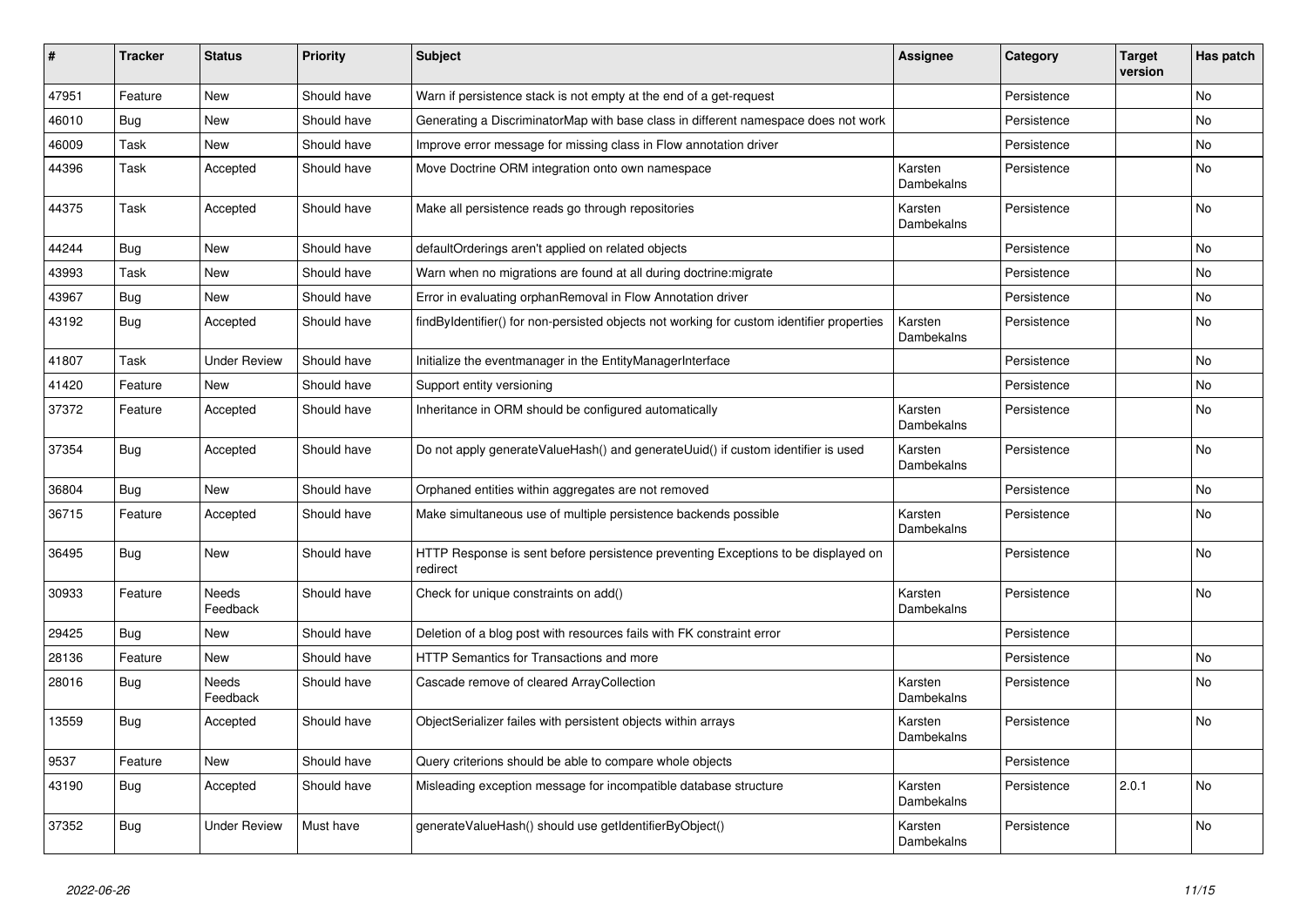| ∦     | <b>Tracker</b> | <b>Status</b>            | <b>Priority</b> | <b>Subject</b>                                                                                                                                          | <b>Assignee</b>              | Category    | <b>Target</b><br>version | Has patch      |
|-------|----------------|--------------------------|-----------------|---------------------------------------------------------------------------------------------------------------------------------------------------------|------------------------------|-------------|--------------------------|----------------|
| 34879 | <b>Bug</b>     | Accepted                 | Must have       | Proxied object is not update()able                                                                                                                      | Karsten<br>Dambekalns        | Persistence |                          | <b>No</b>      |
| 54046 | Bug            | <b>New</b>               | Must have       | Removal of ValueObjects from a ManyToMany relationship is not possible                                                                                  |                              | Persistence | 2.1                      | <b>No</b>      |
| 34133 | Feature        | <b>New</b>               | Could have      | RFC: Handle Semicolons in Path part of URIs as Scoped Path Parameters                                                                                   |                              | Property    |                          | <b>No</b>      |
| 59023 | <b>Bug</b>     | <b>New</b>               | Should have     | BooleanConverter should not convert empty values to boolean                                                                                             |                              | Property    |                          | <b>No</b>      |
| 56107 | Bug            | <b>New</b>               | Should have     | Property mapping configuration only supports one wildcard at a time                                                                                     |                              | Property    |                          | <b>No</b>      |
| 49566 | <b>Bug</b>     | <b>New</b>               | Should have     | NULL source values are not handled correctly                                                                                                            | Adrian Föder                 | Property    |                          | <b>No</b>      |
| 47273 | Feature        | <b>New</b>               | Should have     | Support mapping properties with differing types for setter and property                                                                                 |                              | Property    |                          | <b>No</b>      |
| 37292 | Bug            | <b>Under Review</b>      | Should have     | PropertyMappingConfiguration::mapUnknownProperties is not passed down to<br>Subconfiguration                                                            | Sebastian<br>Kurfuerst       | Property    |                          | Yes            |
| 37279 | Feature        | <b>New</b>               | Should have     | Request PropertyMapping                                                                                                                                 |                              | Property    |                          | N <sub>0</sub> |
| 34134 | Bug            | Needs<br>Feedback        | Should have     | PropertyMapper throws unnecessary exception                                                                                                             | Christian Müller             | Property    |                          | Yes            |
| 32106 | Feature        | Accepted                 | Should have     | Support for Object source in PropertyMapper                                                                                                             |                              | Property    |                          | Yes            |
| 61043 | Task           | <b>New</b>               | Should have     | Rename ClassSchema to ModelSchema                                                                                                                       |                              | Reflection  |                          | <b>No</b>      |
| 53533 | <b>Bug</b>     | <b>New</b>               | Should have     | Class reflection assumes reverse PSR-0, can lead to fail in autoloader                                                                                  |                              | Reflection  |                          | No             |
| 31002 | Bug            | <b>New</b>               | Should have     | Generated __sleep method handles static properties as members.                                                                                          |                              | Reflection  |                          |                |
| 26767 | Feature        | <b>New</b>               | Should have     | Reflection method to get a method return type and documentation                                                                                         |                              | Reflection  |                          |                |
| 26765 | Feature        | Accepted                 | Should have     | Support class schema features for every reflected class                                                                                                 | Karsten<br><b>Dambekalns</b> | Reflection  |                          | <b>No</b>      |
| 47325 | Bug            | <b>Under Review</b>      | Should have     | ReflectionData and classSchema caches need not be freezable                                                                                             |                              | Reflection  | 2.0.1                    | <b>No</b>      |
| 51847 | Bug            | <b>New</b>               | Should have     | Overiding controller actions with other required parameter sets results in fatal error.                                                                 |                              | Reflection  | 2.x                      | <b>No</b>      |
| 39791 | <b>Bug</b>     | <b>New</b>               | Must have       | Reflection data of old aspect is not removed                                                                                                            |                              | Reflection  | 1.1.1                    | <b>No</b>      |
| 10678 | Bug            | <b>New</b>               | Must have       | ReflectionService doesn't reflect methods of child classes correctly when they get<br>reflected before their parent class in the initialization process |                              | Reflection  |                          |                |
| 57815 | Bug            | <b>New</b>               | Should have     | Invalid resources are saved in the persistent resources folder                                                                                          |                              | Resource    |                          | <b>No</b>      |
| 51676 | Feature        | <b>Under Review</b>      | Should have     | Support of symlinks for Resources                                                                                                                       |                              | Resource    |                          | <b>No</b>      |
| 47075 | Feature        | <b>New</b>               | Should have     | Make Exception more meaningful                                                                                                                          |                              | Resource    |                          | <b>No</b>      |
| 45103 | Feature        | <b>New</b>               | Should have     | Make static resource URI generation available outside of Fluid                                                                                          |                              | Resource    |                          | <b>No</b>      |
| 42888 | Bug            | <b>Needs</b><br>Feedback | Should have     | ResourceManager chokes on non existing files                                                                                                            |                              | Resource    |                          | <b>No</b>      |
| 39253 | Feature        | Accepted                 | Should have     | Remove mirroring mode option and code                                                                                                                   | Karsten<br>Dambekalns        | Resource    |                          | <b>No</b>      |
| 36800 | Task           | Accepted                 | Should have     | Streamline Resource object API                                                                                                                          | Robert Lemke                 | Resource    |                          | No             |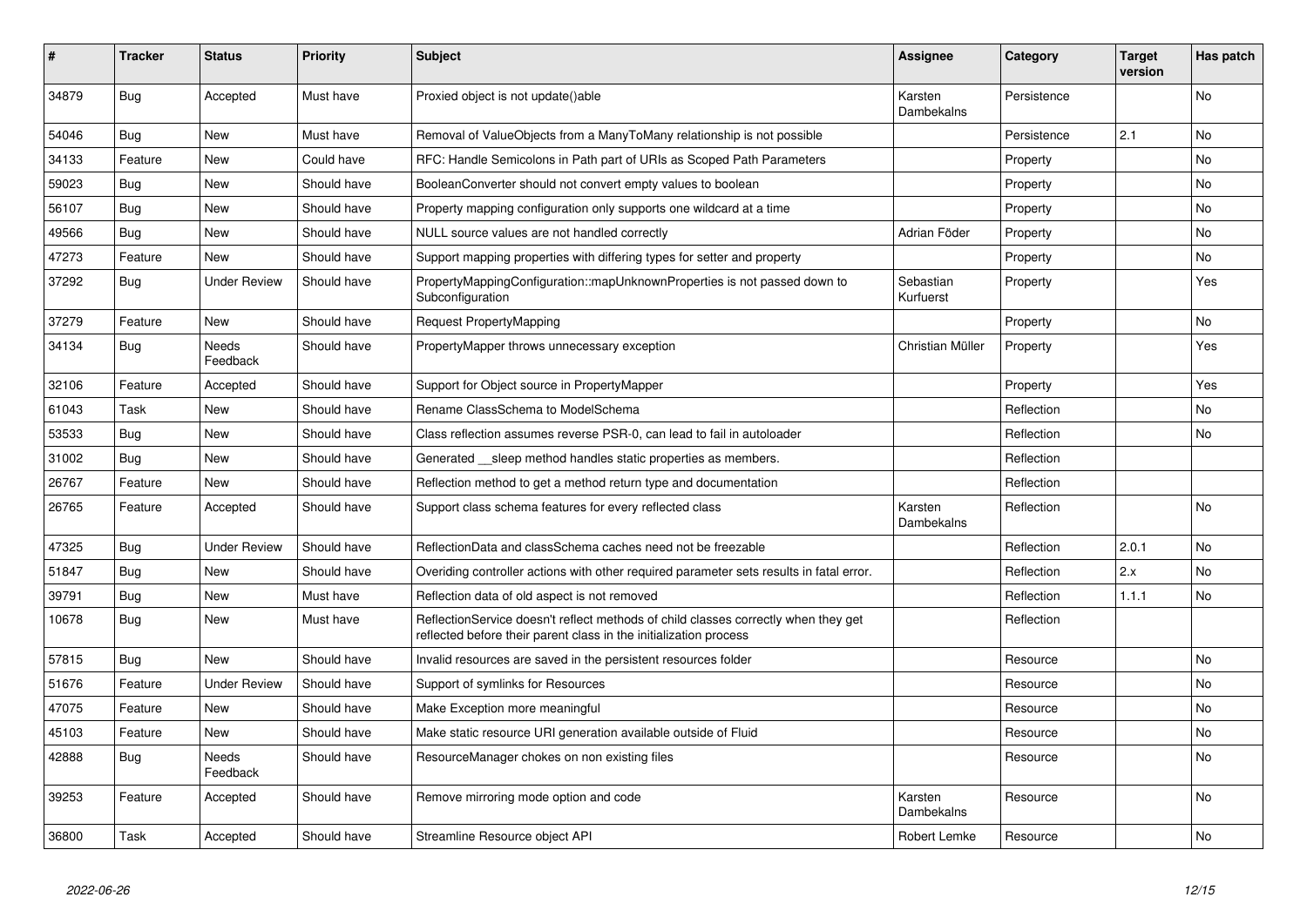| #     | Tracker    | <b>Status</b>            | <b>Priority</b> | Subject                                                                                             | <b>Assignee</b>       | Category | <b>Target</b><br>version | Has patch |
|-------|------------|--------------------------|-----------------|-----------------------------------------------------------------------------------------------------|-----------------------|----------|--------------------------|-----------|
| 33937 | Feature    | Accepted                 | Should have     | Convenience method to resolve public "resource://" paths                                            | Karsten<br>Dambekalns | Resource |                          | No        |
| 33587 | Feature    | New                      | Should have     | Automatically remove unused Resources                                                               |                       | Resource |                          | No        |
| 27721 | <b>Bug</b> | <b>Needs</b><br>Feedback | Should have     | Permissions of uploaded resources not correct                                                       | Karsten<br>Dambekalns | Resource |                          | No        |
| 47950 | <b>Bug</b> | New                      | Should have     | import of remote resources                                                                          |                       | Resource | 2.0.1                    | <b>No</b> |
| 41496 | <b>Bug</b> | New                      | Must have       | Upload identical Resources, deleting fails                                                          |                       | Resource |                          | No        |
| 45611 | <b>Bug</b> | New                      | Could have      | Destruction of session after logout should be configurable                                          |                       | Security |                          | No        |
| 6602  | Feature    | New                      | Could have      | Implement after invocation handling                                                                 | Andreas Förthner      | Security |                          |           |
| 6601  | Task       | On Hold                  | Could have      | Introduce a new roles definition syntax including runtime constraints                               | Andreas Förthner      | Security |                          |           |
| 58852 | <b>Bug</b> | New                      | Should have     | TYPO3\Flow\Security\Exception\AccessDeniedException should clarify which action<br>fails to execute |                       | Security |                          | No        |
| 54589 | <b>Bug</b> | New                      | Should have     | Role parent is not removed from roles MM table                                                      |                       | Security |                          | No        |
| 54146 | <b>Bug</b> | New                      | Should have     | Different sorting of arguments in ACL Patterns doesnt work                                          | Christian Müller      | Security |                          | <b>No</b> |
| 53177 | Feature    | New                      | Should have     | entity resource policy value support for `this`                                                     |                       | Security |                          | No        |
| 49780 | <b>Bug</b> | New                      | Should have     | Roles are not synchronized                                                                          |                       | Security |                          | No        |
| 48167 | Feature    | Accepted                 | Should have     | Command line account and role browsing                                                              | Adrian Föder          | Security |                          | No        |
| 47859 | Task       | Accepted                 | Should have     | Logging: Do not log all decisions in \TYPO3\Flow\Security\Aspect\LoggingAspect                      | Robert Lemke          | Security |                          | No        |
| 47429 | <b>Bug</b> | New                      | Should have     | Global policy files no longer allowed                                                               |                       | Security |                          | No        |
| 46063 | Feature    | New                      | Should have     | Implement username password provider with "remember me" persistent cookie                           | Christopher<br>Hlubek | Security |                          | No        |
| 44563 | Feature    | <b>New</b>               | Should have     | Logged in users via HTTP Basic always get re-authenticated                                          |                       | Security |                          | <b>No</b> |
| 41029 | <b>Bug</b> | Accepted                 | Should have     | Method security is also evaluating abstract classes                                                 | Karsten<br>Dambekalns | Security |                          | No        |
| 39910 | Feature    | Accepted                 | Should have     | Ability to query user based on roles                                                                |                       | Security |                          | No        |
| 37846 | Feature    | New                      | Should have     | Should be able to declare more than one controllerObjectName per requestPatterns                    |                       | Security |                          | No        |
| 36508 | <b>Bug</b> | New                      | Should have     | <b>AuthenticationProvider Request Patterns</b>                                                      |                       | Security |                          | No        |
| 34816 | Feature    | New                      | Should have     | Long text encryption                                                                                |                       | Security |                          | No        |
| 33078 | Bug        | New                      | Should have     | No Redirect to Login                                                                                |                       | Security |                          | No        |
| 30425 | Bug        | New                      | Should have     | New methods are not updated in Policies during Development                                          |                       | Security |                          |           |
| 29387 | Feature    | Needs<br>Feedback        | Should have     | A token with wrong credentials should throw an exception                                            | Andreas Förthner      | Security |                          |           |
| 28319 | <b>Bug</b> | Needs<br>Feedback        | Should have     | Access denied will be logged at the wrong location in nested calls                                  |                       | Security |                          | No        |
| 28052 | Feature    | On Hold                  | Should have     | Possibility to enable or disable accounts                                                           | Julian Kleinhans      | Security |                          | No        |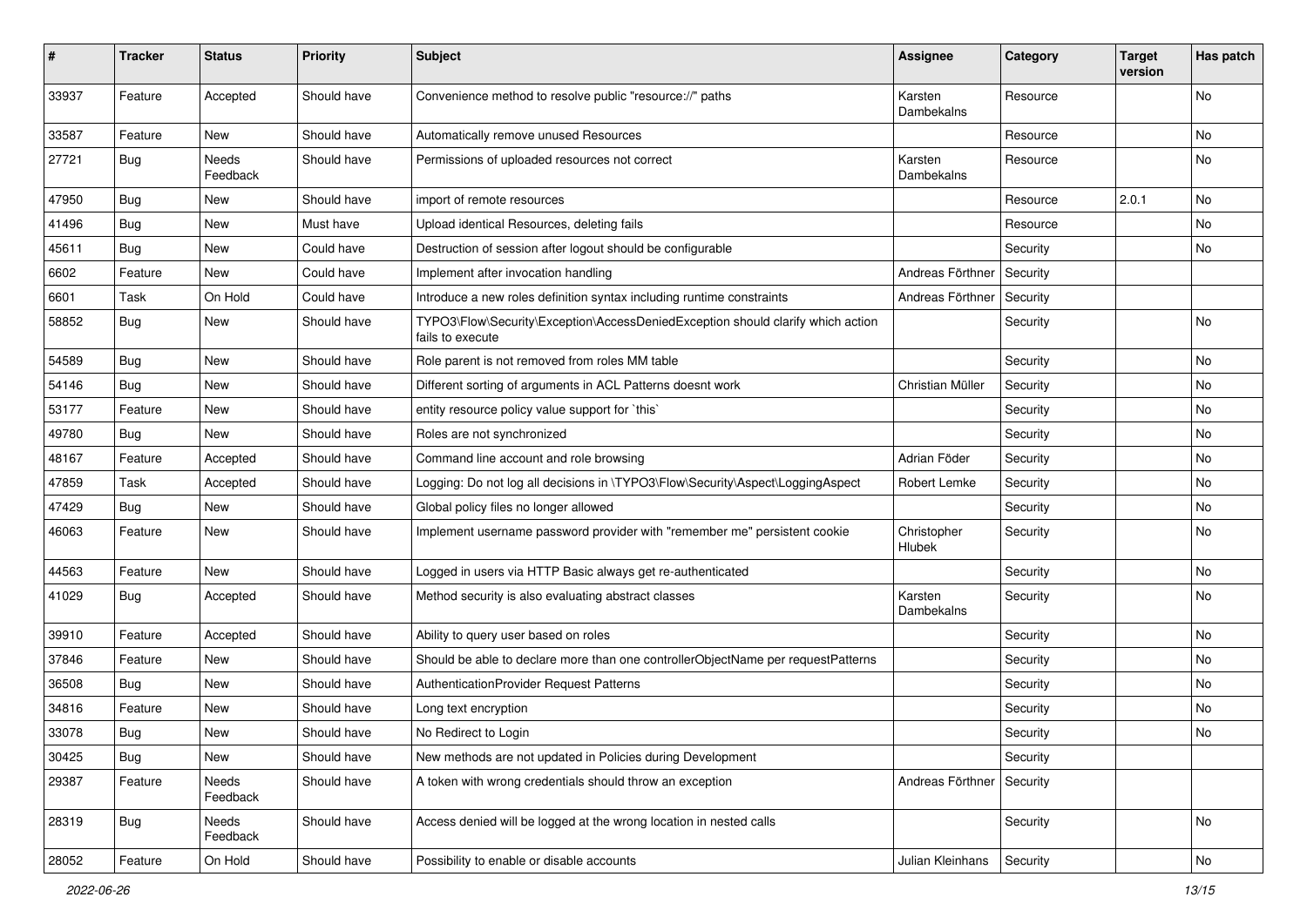| #     | <b>Tracker</b> | <b>Status</b>       | <b>Priority</b> | <b>Subject</b>                                                                                                               | <b>Assignee</b>       | Category | <b>Target</b><br>version | Has patch |
|-------|----------------|---------------------|-----------------|------------------------------------------------------------------------------------------------------------------------------|-----------------------|----------|--------------------------|-----------|
| 9968  | Feature        | <b>New</b>          | Should have     | Promote security publishing configuration automatically when persisting models                                               | Andreas Förthner      | Security |                          |           |
| 8463  | Feature        | New                 | Should have     | Check security policy for objects reconstituted in the session scope                                                         |                       | Security |                          |           |
| 8462  | Feature        | New                 | Should have     | Check subobjects in query rewriting                                                                                          |                       | Security |                          |           |
| 5442  | Feature        | New                 | Should have     | Destroy session / logout user on deleting an account                                                                         | Andreas Förthner      | Security |                          |           |
| 3621  | Feature        | New                 | Should have     | Implement dynamic firewall filter registration                                                                               | Andreas Förthner      | Security |                          |           |
| 3619  | Feature        | New                 | Should have     | Implement System Policy Support/System Security                                                                              | Andreas Förthner      | Security |                          |           |
| 58927 | <b>Bug</b>     | New                 | Should have     | Overlapping ressouce definitions in Policy yaml resolved incorrectly                                                         |                       | Security | 2.1                      | No        |
| 57541 | <b>Bug</b>     | <b>Under Review</b> | Must have       | Content Security: operands work intrinsically differently in Rewrite and Manual check                                        |                       | Security |                          | No        |
| 50115 | Feature        | <b>Under Review</b> | Must have       | During the policy loading, we need to take care if class exist                                                               | Dominique Feyer       | Security |                          | Yes       |
| 49373 | <b>Bug</b>     | New                 | Must have       | Methods policy with key "Controllers" is ignored                                                                             |                       | Security |                          | No        |
| 45253 | Task           | Accepted            | Must have       | Throw exception in PointcutMethodNameFilter if given method's argument does not<br>match the actual method signature         | Christian Müller      | Security |                          | No        |
| 44314 | Task           | Accepted            | Must have       | slightly file permissions for /Configuration/* and /Data/Persistent/EncryptionKey                                            | Karsten<br>Dambekalns | Security |                          | No        |
| 42606 | Bug            | New                 | Must have       | Content Security with nested objects                                                                                         |                       | Security |                          | No        |
| 38065 | Feature        | New                 | Must have       | Implement content security for DQL queries                                                                                   | Andreas Förthner      | Security |                          | No        |
| 35720 | Bug            | New                 | Must have       | Access denied Exception for widget links to actions with a policy                                                            |                       | Security |                          | No        |
| 33055 | <b>Bug</b>     | New                 | Must have       | AccessDeniedException instead of WebRedirect                                                                                 |                       | Security |                          | No        |
| 32869 | Bug            | New                 | Must have       | Security config tokenClass doesnt throw exception if not found the class                                                     |                       | Security |                          | No        |
| 32425 | <b>Bug</b>     | Accepted            | Must have       | IpAddressRange methods not completly implemented                                                                             | Karsten<br>Dambekalns | Security |                          | Yes       |
| 32105 | <b>Bug</b>     | New                 | Must have       | IgnoreValidation ignored if ACL is set for this controller action                                                            |                       | Security |                          | No.       |
| 6603  | Feature        | New                 | Must have       | Provide a policy management API                                                                                              | Andreas Förthner      | Security |                          |           |
| 48898 | <b>Bug</b>     | New                 | Must have       | configuration for roles fails if one of Policy yaml files contain empty "roles array"                                        | Christian Müller      | Security | 2.0.1                    | No        |
| 42601 | Bug            | <b>Under Review</b> | Must have       | Content Security: QOM rewriting is omitted if used in certain cases in an Action<br>Controller                               | Robert Lemke          | Security | 2.0.1                    | No        |
| 27798 | Bug            | Accepted            | Must have       | CSRF protection not working for forms in a plugin                                                                            |                       | Security | 2.0.1                    | No        |
| 40418 | Feature        | Needs<br>Feedback   | Could have      | Add an option to flow3:cache:flush thats keeps user sessions active                                                          |                       | Session  |                          | No        |
| 46210 | Bug            | Needs<br>Feedback   | Should have     | securityContext->getParty() in the initializeObject() method of a session-Scope object<br>throws exception on second request |                       | Session  |                          | No        |
| 44203 | Bug            | Needs<br>Feedback   | Should have     | Session implementation is still racy                                                                                         | Robert Lemke          | Session  | 2.0.1                    | No        |
| 57374 | Bug            | New                 | Should have     | Persisted entities saved in session are not resolved                                                                         |                       | Session  | 2.x                      | No        |
| 55937 | Bug            | New                 | Must have       | FlashMessage queue is lost                                                                                                   |                       | Session  |                          | No        |